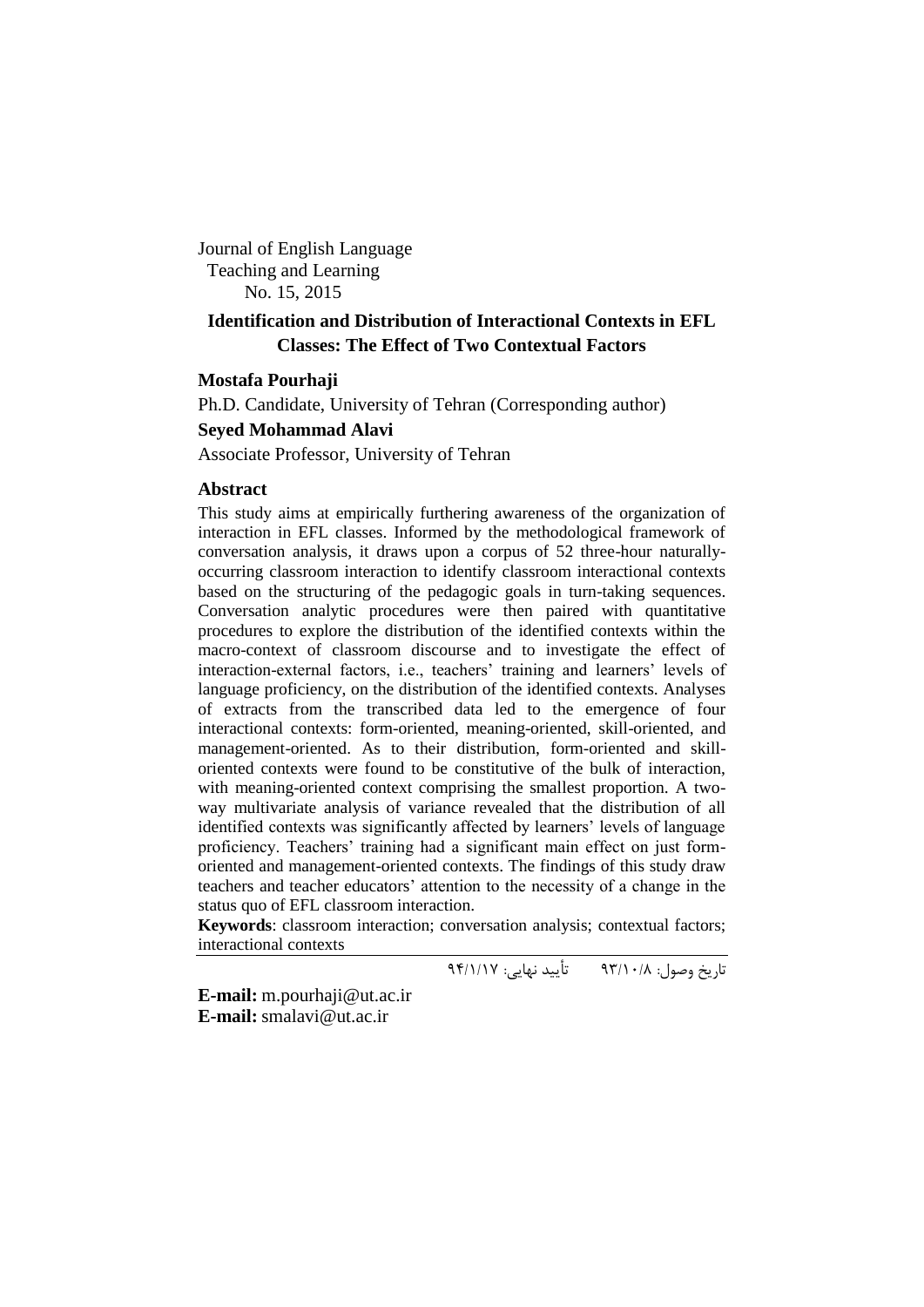#### **Introduction**

Approaches to analyzing second language (L2) classroom interaction have yielded two different views on the nature of classroom context. Discourse analysis and interaction analysis see classroom as consisting of a single and static social context. As to conversation analysis (CA), however, teachers and learners tend to co-construct (plural) contexts through their talk-in-interaction in relation to the overall and the unfolding pedagogic goals of a lesson (Walsh, 2006). In this respect, an L2 classroom is considered as a dynamic and complex series of interrelated contexts.

Various attempts have been made by scholars and practitioners of the field to identify the contexts of classroom discourse (Jarvis & Robinson, 1997; Seedhouse, 2004; Van Lier, 1998; Walsh, 2006). A common thread that runs through all such attempts is that L2 classroom is goal- oriented and the teacher has the prime responsibility for establishing and shaping the discourse (Johnson, 1995). In recent years, a sizeable body of research has been undertaken into the nature of teachers' instructional practices in relation to learners" participation opportunities in each of the contexts. Within Seedhouse's (2004) framework, these studies have dealt with a variety of issues, including turn-taking in form and accuracy context (Waring, 2008), wait-time in meaning and fluency context (Yaqubi & Pourhaji, 2012), understanding-check questions in different contexts (Yaqubi & Karimpour, 2013), turn-allocation patterns in both form (accuracy) and meaning (fluency) contexts (Xie, 2011), interactional feedback in task-oriented context (Yousefi & Biria, 2011),use of L1 in the procedural context (Nation, 2003), to name only a few.

However, what seems to be underrepresented in the literature is the way these contexts are distributed in classroom interaction. The amount and quality of learner participation opportunities afforded by each of the contexts tend to vary. Therefore, teachers' management and awareness of the distribution of the interactional contexts can have a bearing on the facilitative role of interaction in second language acquisition. Moreover, conversation analysis, as the methodological framework of the previous studies, prevented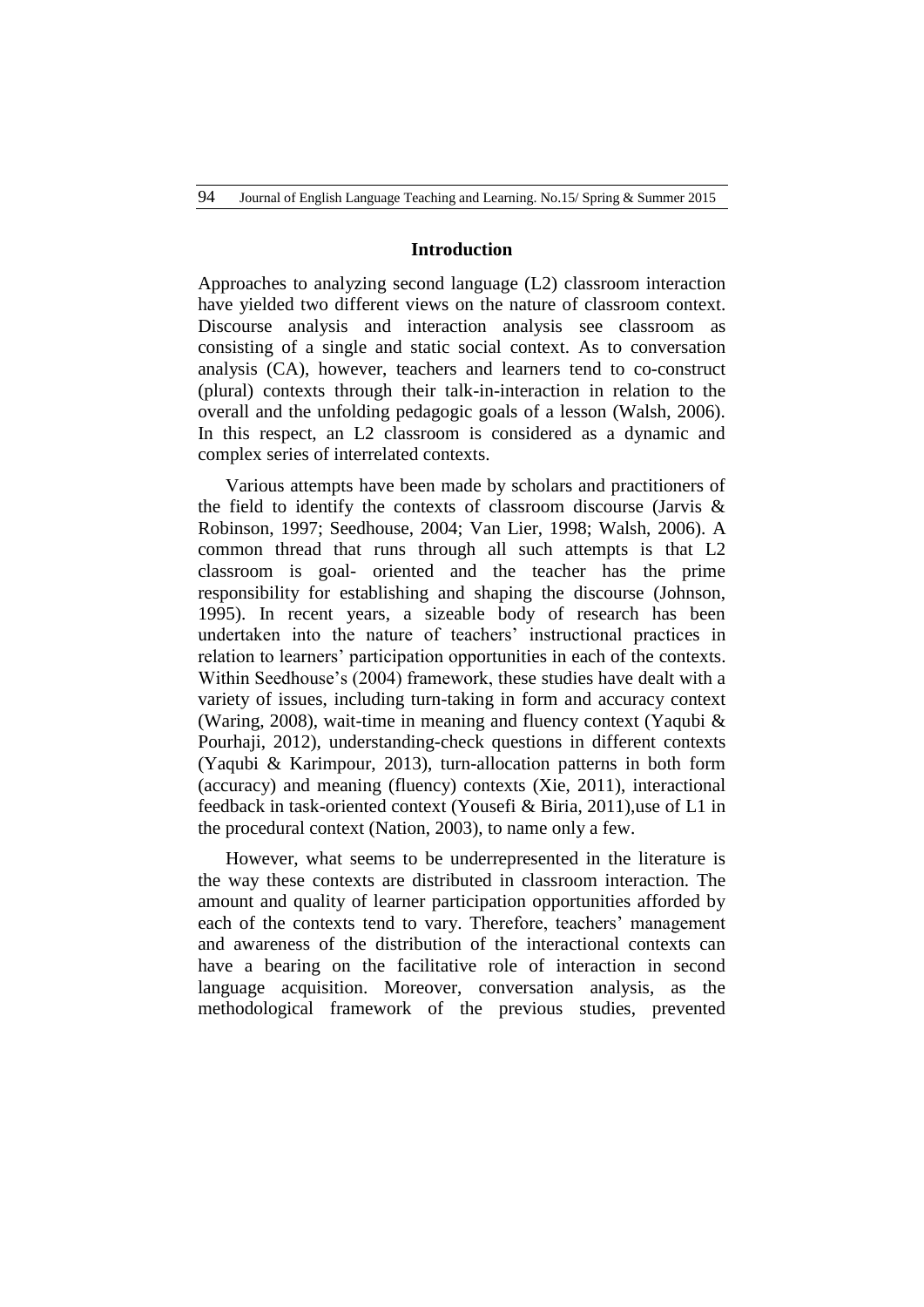researchers from adopting an etic approach to interaction and investigating the factors residing outside interaction. This study pairs qualitative conversation analytic procedures with quantitative ones to draw a more detailed picture of EFL classroom interaction.

#### **Literature Review**

Various approaches have been developed for understanding the 'interactional architecture' (Seedhouse, 2004) of the L2 classroom. Three of the major approaches documented in the literature are interaction analysis (IA), discourse analysis (DA), and conversation analysis (CA).

Due to the increasing concern for objectivity, reliability, and generalizability in the 1960s and 1970s, interaction analysis became popular and was widely used as a "scientific" approach to analyzing interaction (Walsh, 2011). This quantitative approach entails a series of structured observation instruments or "coding systems" (Chaudron, 1988) that enable the observer to record what happens in the classroom by ticking boxes next to some predetermined and fixed categories. One of the earliest studies that adopted IA was conducted by Bellack, Kliebard, Hyman, and Smith (1966) in which they utilized a structured instrument to observe the interaction of 15 teachers and 345 students. They managed to identify common pedagogical moves in different teaching cycles, namely solicit, respond, and react. These three moves are now known as (IRF) initiation, response, and feedback (Sinclair & Coulthard, 1975). Flanders Interaction Analysis Categories (FIAC) is another coding system developed by Flanders (1970) that assigns classroom interaction to predetermined categories of teacher and student talk. Although it has its own merits, IA has been criticized on several grounds. First, matching patterns of interaction to predetermined categories tends to predetermine the results and prevent the researcher from accounting for events not matching the descriptive categories (Van Lier, 1988). Secondly, it merely relies on the observer"s interpretation of events. The observer is considered as 'an outsider looking on in events as they occur' (Long, 1983; cf. Walsh, 2006, p. 43). Therefore, the approach of IA is etic rather than emic. In other words, it excludes participants'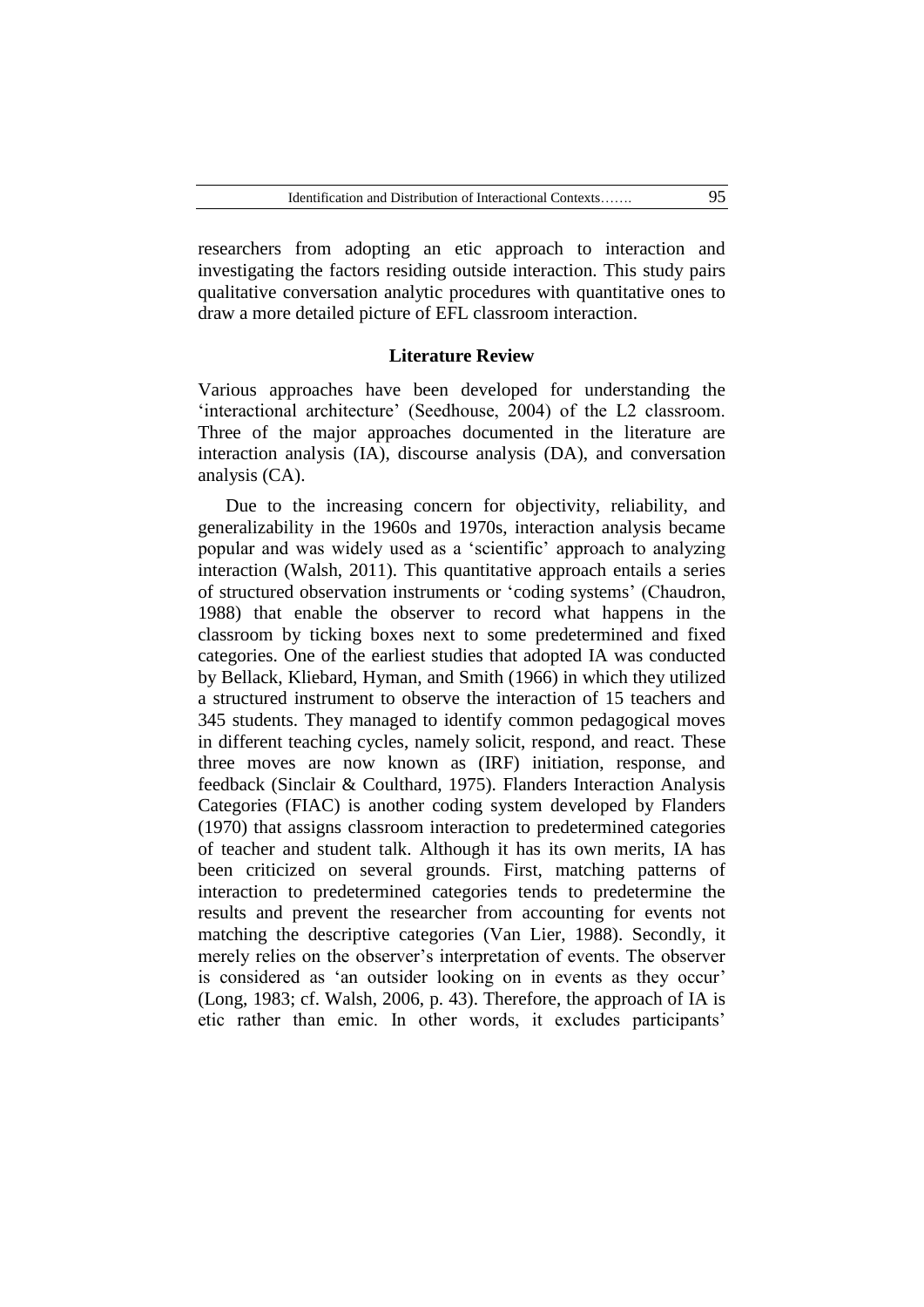interpretations of events. Thirdly, it fails to account for some common features of classroom interaction such as overlaps and interruptions due to its underlying assumption that classroom discourse proceeds in a sequential manner and one speaker turn occurs at a time (Edwards & Westgate, 1994). Last but not least, it reduces the complexities of classroom interaction to some fixed categories because it looks at "all varieties of L2 classroom interaction from a single perspective and according to a single set of criteria" (Seedhouse, 1996, p. 42). Even some of the main proponents of IA recognize that it provides a partial view of reality and thus call for another method of analysis. As Spada and Frohlich (1995) admit:

> if one is interested in undertaking a detailed discourse analysis of the conversational interactions between teachers and students, another method of coding and analyzing classroom data would be more appropriate. (p. 10)

The second approach is discourse analysis (DA) defined as the study of spoken or written texts. DA is guided by principles taken from structural-functional linguistics (Levinson, 1983). In other words, it focuses on words and utterances at supra-sentential level and aims at finding their functions in context (Walsh, 2011). For example, the interrogative structure "Could you fetch a red marker?" might be interpreted as a request. DA has also been one of the major approaches to analyzing naturally-occurring interaction (Levinson, 1983; Seedhouse, 2004). Adopting DA approach to analyzing natural interaction in primary-school classrooms, Sinclair and Coulthard (1975) identified and compiled a list of 22 speech acts representing the verbal behaviors of both teachers and students. The main limitation of this approach stems from its guiding principle, i.e. the establishment of relationship between structural patterns and functions; it is problematic owing to the issue of multi-functionality (Stubbs, 1983). An utterance may refer to a multitude of functions, particularly in classroom settings where patterns of interaction are complex due to various contextual factors at work such as rolerelationships and sociolinguistic norms (Levinson, 1983). DA is both a simplistic and a reductionist approach to analyzing classroom interaction. It is simplistic because it aims at matching utterances to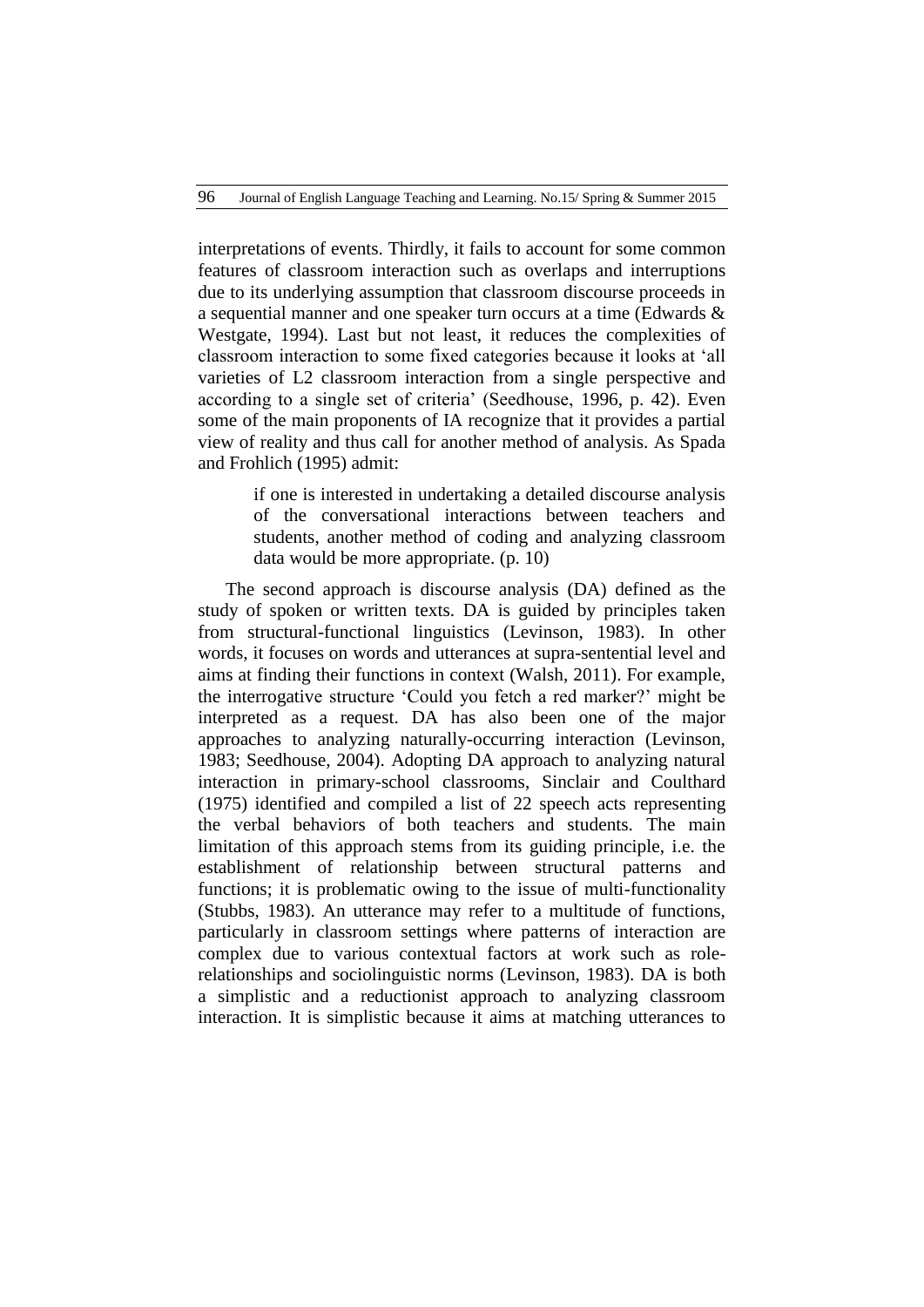functional categories, as if there exists a single static context, whereas in most cases no one-to-one correspondence exists between the two because of the multiplicity of contexts. It is reductionist since it reduces the complexities of classroom interaction and "fails to adequately account for the dynamic nature of classroom interaction and the fact that it is socially constructed by its participants" (Walsh, 2006, p. 48).

Conversation analysis (CA), as the third approach, is "the study of recorded, naturally occurring talk-in-interaction' (Hutchby & Wooffitt, 1998, p.14). With its root in ethnomethodology which studies methods people use for the production of social order (Garfinkel, 1967), CA focuses on how people use language in conversation as a means for social interaction (Sacks, Schegloff & Jefferson, 1974). Its relevance to the study of L2 classroom interaction is not difficult to pin down. According to Walsh (2011), "CA attempts to account for the practices at work that enable participants in a conversation to make sense of the interaction and contribute to it" (p. 86). To this aim, it systematically examines both verbal and nonverbal features of talk including turn-taking organization, sequences, repairs, gesture, interruption, overlap, pause, and the like. As an approach to analyzing L2 classroom interaction, CA differs from the previouslymentioned approaches in two significant ways. First, unlike IA and DA, conversation analysis focuses on what emerges from the data (Seedhouse, 2004). It does not try to "fit" the data to preconceived categories.CA attempts to "let the data speak for themselves" by extracting categories from the data instead of imposing them on the data. Thus, it assumes an emic (or participants-relevant), rather than an etic (or researcher-relevant), perspective on analyzing classroom interaction. Secondly, whereas IA and DA view context as static to which fixed categories of talk can be imposed, CA considers it as dynamic and variable which is mutually constructed, shaped, and renewed by the participating learners and teacher in relation to goaloriented activities (Heritage, 1997).Variations in the participants" agendas, expectations, objectives, social relationships, and use of language lead to the construction of locally-negotiated micro-contexts within a global context.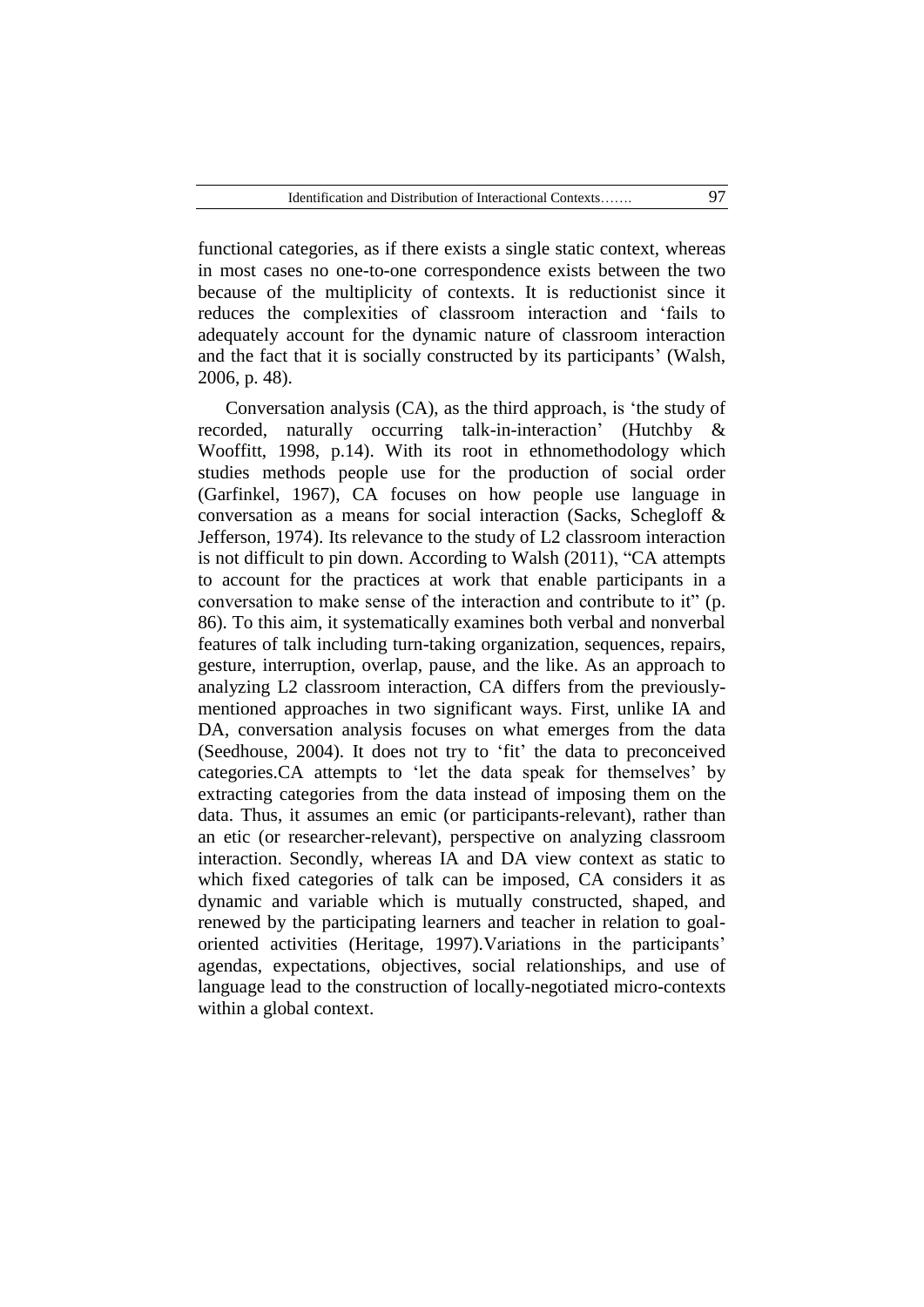In spite of differences in terminologies, a number of scholars and practitioners have similarly focused on identifying the contexts of classroom interaction. Van Lier (1988) uses the term "types of interaction", relates language use to activities, and identifies four types. Type 1, "less topic-orientation, less activity-orientation", is typical of everyday conversation and allows the most freedom of selfexpression because it is the least structured type of interaction. Type 2, "more topic-orientation, less activity-orientation", occurs when information is provided in instruction or a lecture; there is little exchange of information and the interaction is monopolized by the teacher"s monologue. Type 3, "more topic-orientation, more activityorientation, occurs when there exists a predetermined format for information exchange, as in an interview. Finally Type 4, "less topicorientation, more activity-orientation" occurs during substitution drills and activities with very specific procedures.

In another attempt, Jarvis and Robinson (1997) analyze the verbal interaction between teacher and pupils in primary-level EFL lessons and identify a focus-build-summarize structure to classroom interaction based on six pedagogic functions. They include (1) showing acceptance of pupils' utterances, (2) modeling language, (3) giving clues, (4) elaborating and building up the discourse, (5) clarifying understandings, and (6) disconfirming or rejecting.

Seedhouse (2004) studies turn-taking sequences and characterizes four classroom contexts based on the relationship between language use and pedagogic purpose. First, a form and accuracy context, where the focus is on linguistic form and accuracy and the pedagogic purpose is to elicit from learners a string of forms for evaluation. Interaction is teacher-fronted since turn-taking sequences are tightly controlled by the teacher. Second, a meaning and fluency context in which the teacher's goal is to maximize learners' participation opportunities by focusing on fluency and encouraging learners to express ideas, feeling, and personal experiences. Interaction is less structured and learners have more space to self-select and participate in classroom discourse. Third, a task-oriented context is where learners communicate with each other to complete a specific task in their learner-learner interaction. Fourth, a procedural context is where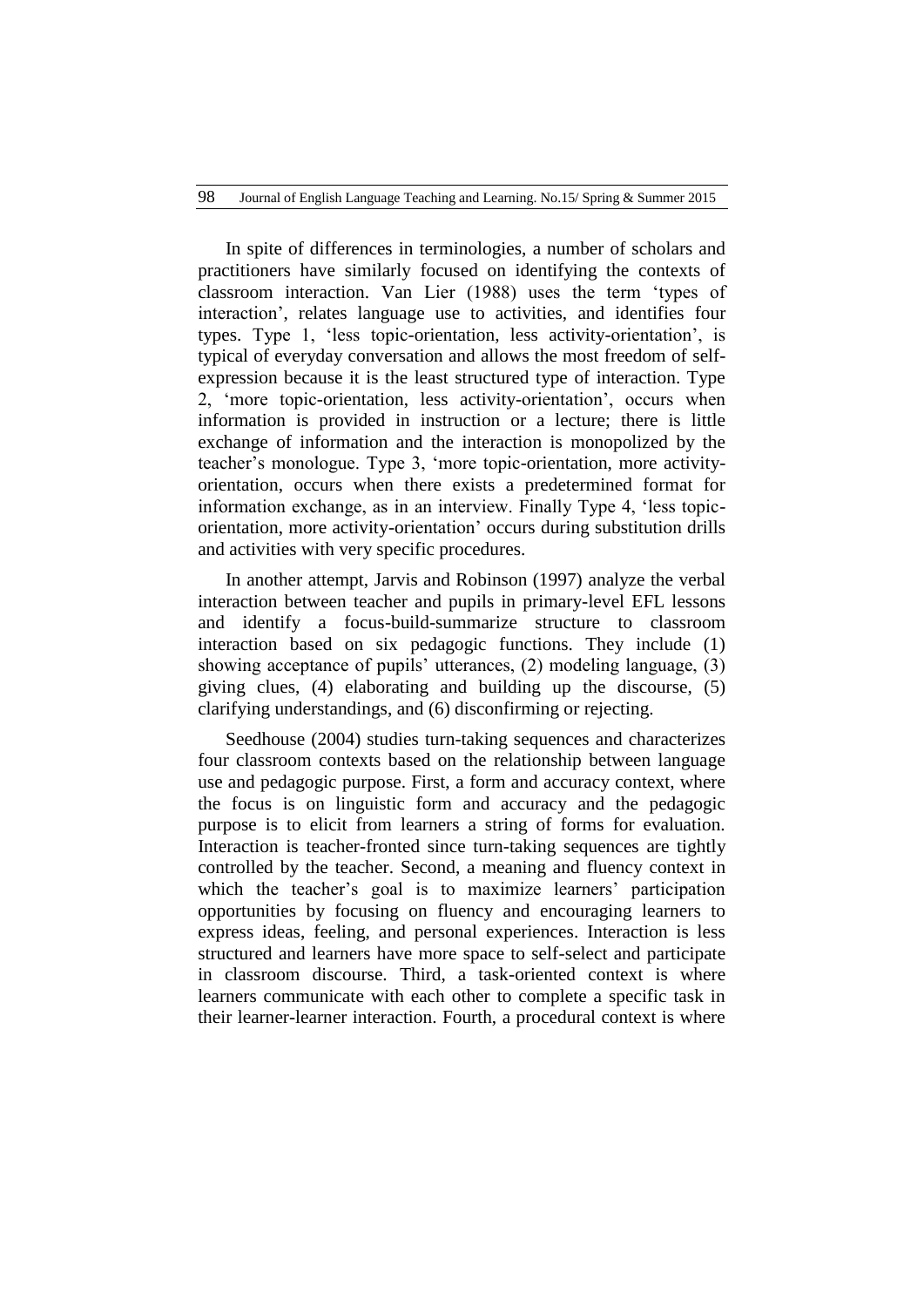the teacher manages classroom activities. There is a single long teacher turn and silence on the part of the learners.

In a similar vein, Walsh (2006) analyzes 14 lessons using a conversation analytic methodology, focuses on turn-taking mechanisms, and identifies four patterns which he called "modes". He specifies the pedagogic goals and interactional features of each mode. The first is 'managerial mode' in which the pedagogic goals are transmitting information, organizing the physical learning environment, referring learners to materials, introducing or concluding an activity, and changing from one mode of learning to another. A single extended teacher turn, the use of transitional markers and confirmation checks, and an absence of learner contributions are the interactional features of the mode. The second is "materials mode" in which the goals are providing language practice around a piece of material, eliciting responses, checking answers, clarifying, and evaluating contributions using corrective form-focused feedback, scaffolding, and display questions. The third is "skills and systems mode" in which the goals are enabling learners to produce correct forms and manipulate the target language, and providing learners with practice in sub-skills. The interactional features are teacher echo, display questions, scaffolding, extended teacher turns, and the like. The fourth is 'classroom context' in which the teacher tries to promote learners' oral fluency and enable them to express themselves clearly. The interactional features of this mode are referential questions, scaffolding, clarification requests, content feedback, minimal repair, and extended learner turns.

Identification of contexts has been an important step taken to raise consciousness in terms of the nature of classroom interaction. However, as far as learning efficacy is concerned, what matters more is the way such contexts are distributed in classroom interaction. Each of the identified contexts has its own unique contributions to classroom discourse, and at least exposes learners to L2 input. Even if a context provides input that is comprehensible (Krashen, 1985), it cannot claim to be a cradle of quality interaction, i.e. interaction which is "acquisition rich" (Ellis, 1998, p. 145). For interaction to facilitate second language acquisition, it should provide learners with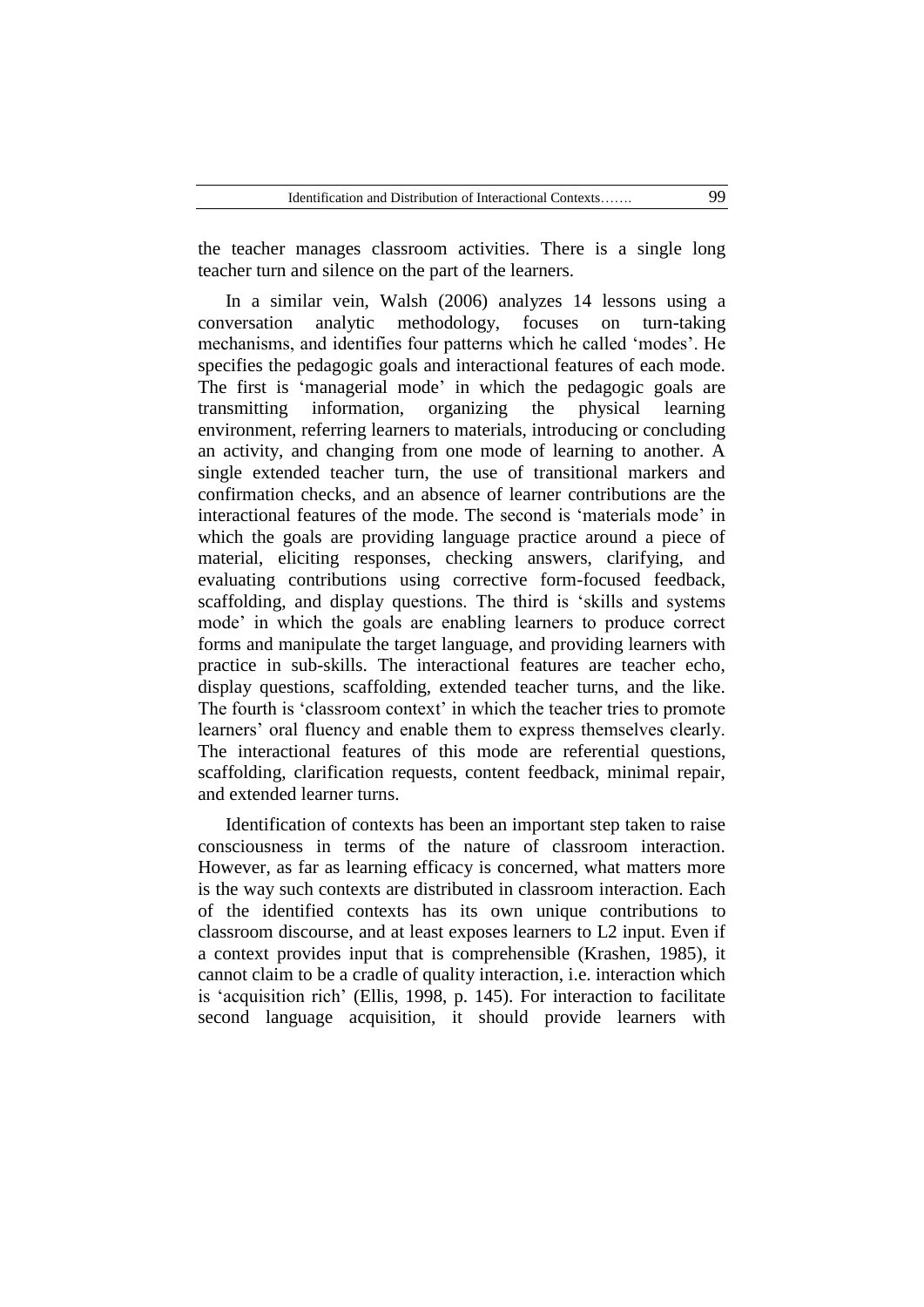opportunities for negotiation of meaning and active involvement in communicative activities such as clarification requests, confirmation checks, comprehension checks, and the like that promote comprehension and production (Long, 1983, 1996). In the words of Long (1996),

> negotiation for meaning, and especially negotiation work that triggers interactional adjustments by the NS [native speaker] or more competent interlocutor, facilitates acquisition because it connects input, internal learner capacities, particularly selective attention, and output in productive ways. (pp. 451-452)

Not only should interaction provide learners with comprehensible input and opportunities for negotiation of meaning, but it should also 'push' learners to produce 'comprehensible output' (Swain, 1985). Production performs three important functions, i.e. noticing, hypothesis-testing, and metalinguistic functions, that are crucial to learners" interlanguage development (Swain, 1995); moreover, it can push learners to process language both semantically and syntactically (Swain, 1985).

Every identified context is not by nature capable of entailing comprehensible input, negotiation of meaning, and comprehensible output at the same time. The pedagogic goals and the inherent interactional features of some contexts tend to structure classroom interaction in such a way that it gives the control of the discourse totally to the teacher and leaves little, and at times no, space for the learners to benefit from interactional adjustments, fine-tuned input, and comprehensible output. Neither learners nor teachers seem to be after the construction of rich learner participation opportunities in those contexts; examples are procedural context and form and accuracy context in Seedhouse's (2004) framework. Thus, more weight should be given to those contexts that by their very nature promote quality interaction; this responsibility lies mainly with the teacher because it is the teacher who plays a more critical role in understanding, establishing and maintaining patterns of communication (Johnson, 1995) and can instigate and sustain quality interaction (Walsh, 2006). To sum up, aside from identification of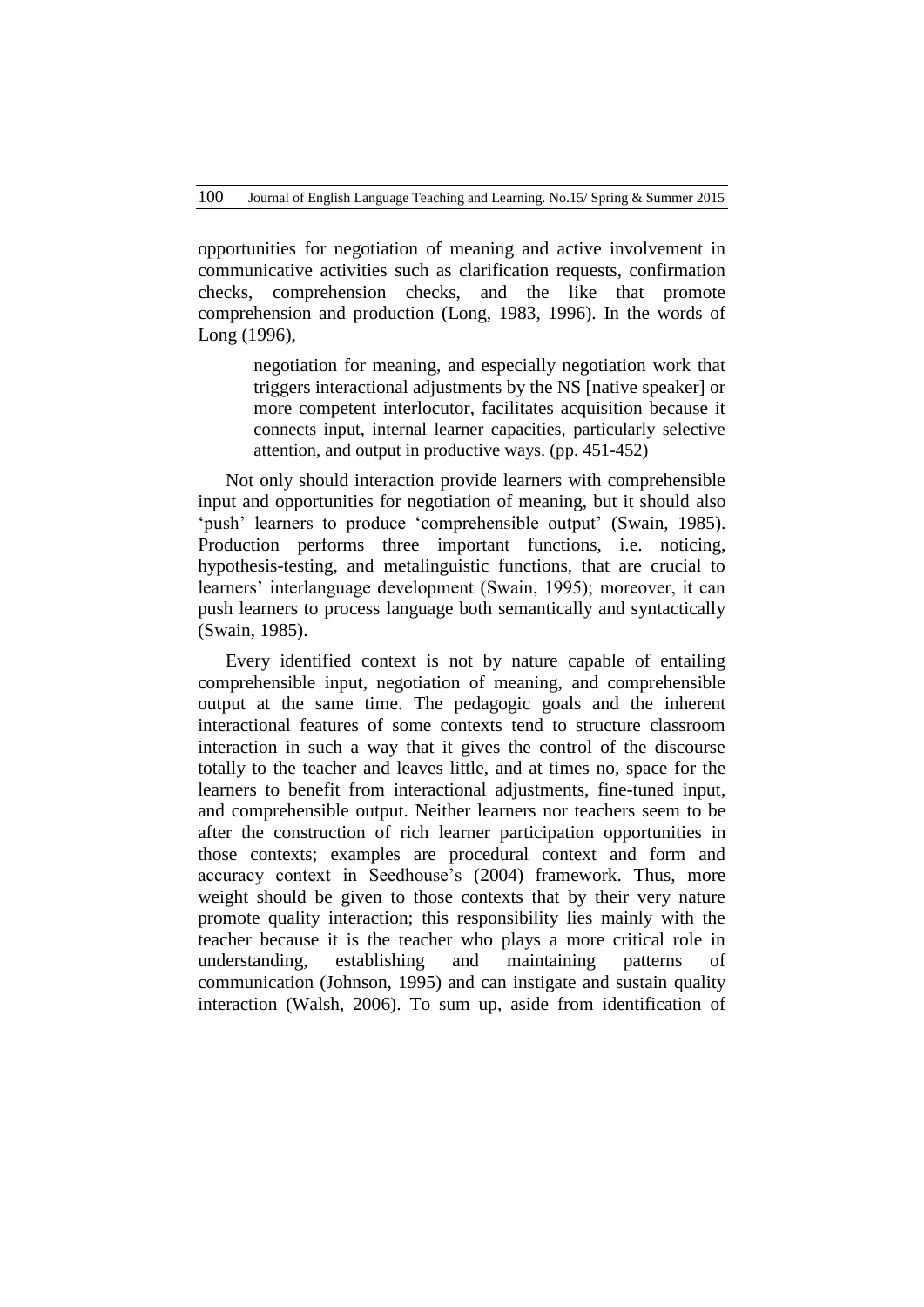contexts, the way they are distributed is of paramount importance as far as promoting quality interaction is concerned. Moreover, the influence of interaction-external factors on the distribution of the contexts has been left under-researched due to tight constraints imposed on the study of classroom interaction by conversation analysis, i.e., merely focusing on what emerges from the data. In this study, we free ourselves from the constraints by pairing conversation analysis with quantitative procedures to find answers to the following research questions.

#### **Research Questions**

1) What interactional contexts emerge from analyzing EFL classroom discourse?

2) What is the distribution of the identified interactional contexts in EFL classes?

3) What is the effect of contextual factors, including teachers' training and learners" levels of language proficiency, on the distribution of the identified contexts?

#### **Method**

The data come from a corpus of 52three-hour adult EFL classes at eight different language institutions in Tehran, the capital of Iran, and Mazandaran, a province in the northern part of the country. The classes were taught by 52 teachers (30 female and 22 male). As to their education, all teachers were graduates or graduating in one of the three academic disciplines involving English (Teaching= 25, Literature= 15, and Translation=12). At the time of data collection, the majority had been within the profession for over five years. Out of 52, twenty-eight teachers had taken teacher training courses. The classes ranged in proficiency level from A2 (lower-intermediate) through B1 (intermediate) to B2 (upper-intermediate) based on the Common European Framework of Reference (CEFR). The classes also ranged in size from six to seventeen learners. The textbooks were Top Notch and Summit (Saslow & Ascher, 2011). To observe research ethics, informed consent was obtained from all participants a week before data collection.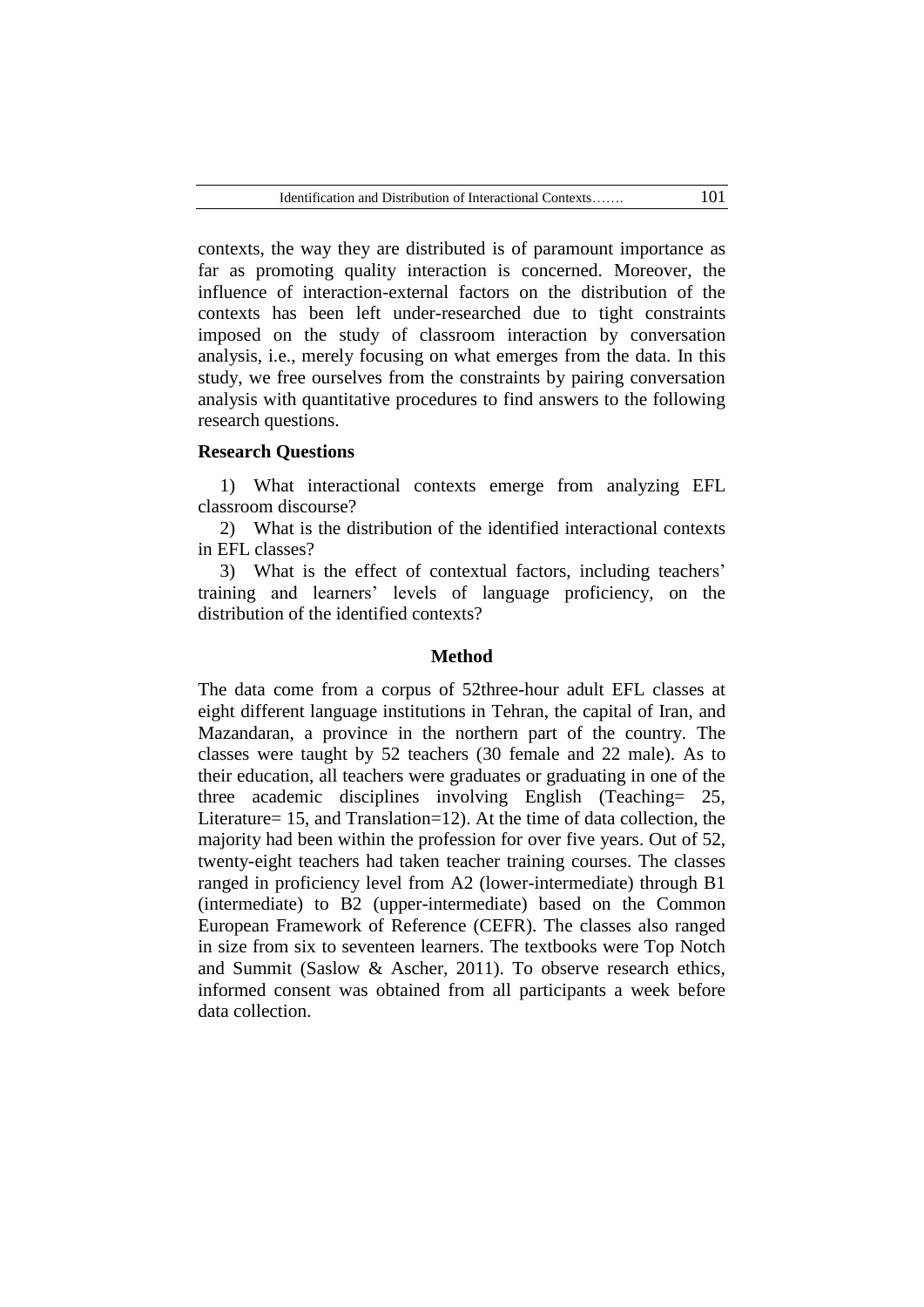The data were collected in two ways, i.e., audio-recording and video-recording. Three institutes already had wall-mounted cameras in their classes for observational purposes. The classes were videotaped there. Those in other institutes were audio-recorded by placing one voice recorder on the teachers" desks and another one on a vacant chair near the learners. Each class or lesson lasted ninety minutes and was recorded for two consecutive sessions. No attempt was made to alter the situations in any way. As a result, classroom events and interaction were recorded as they naturally occurred.

Three methodological procedures were adopted to analyze the collected data. Conversation analysis (CA) was utilized to identify what contexts emerge from the naturally-occurring interaction. To find the distribution of the emerged contexts, they were timed in minute based on their duration. Finally, a two-way multivariate analysis of variance (MANOVA) was conducted to investigate the effects of contextual factors on the distribution of each context.

# **Results**

#### **Identification of Contexts**

Upon recording the very first lesson, data analysis was launched according to the tenets of conversation analysis (Ten Have, 2007). The first recorded lesson was transcribed line-by-line based on Jefferson"s (1983) transcription system (see Appendix). The focus then centered in a bottom-up fashion on the turns, sequences, and structural organization of the transcribed lesson to unravel the goals of the moment. Each pedagogic goal together with the turn-taking sequences encapsulating it constituted a pattern of interaction, i.e., an interactional context. Once the interactional contexts were identified within the first lesson, collection and analyses of the second lesson were performed either to identify further contexts or to find further instances of the already identified contexts. Thus, the processes of data collection and analysis were done iteratively.

Data collection and analysis terminated after 18 lessons because at that point we reached data saturation, i.e., "the point at which no new information is forthcoming from additional participants or setting"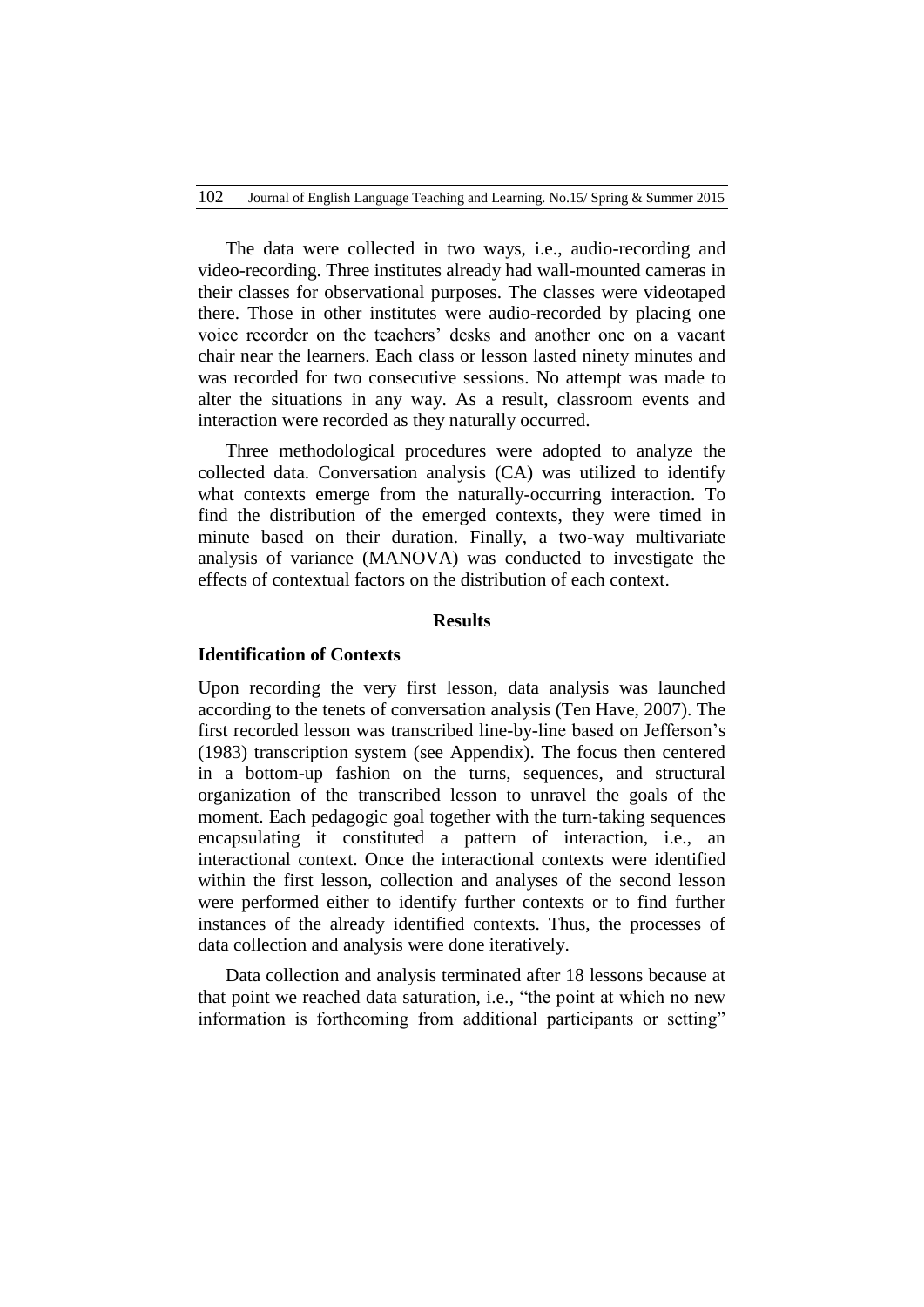(Ary, Jacobs, & Sorensen, 2010, p. 640). Following this data analysis spiral, it was possible to identify and establish four interactional contexts: management-oriented context, form-oriented context, meaning-oriented context, and skill-oriented context. The suffix " *oriented*" was added to the names of the contexts since the pedagogic goals within turn-taking sequences were perceived based on the participants" own orientation toward the interaction. Omitting the suffix is possible under two conditions. First, participants should be asked to state their intended aims within a certain sequence. Second, the perceived and the stated aims should be matched. If the two are aligned, the suffix can be eliminated. However, within the methodological framework of CA, only participants" own orientation has legitimacy of analysis (Waring, 2008). In what follows, four extracts from the corpus exemplifying the four identified interactional contexts are presented.

#### *Extract 1 Management-oriented context*

- 81 T*↓Yes, that's right. Number 10, please you answer, Bahareh.*
- 82 L3 *"Without proofs, the police can't arrest him." I(ncorrect)*
- 83 T *Incorrect. Why?*
- 84 L3 *PROOF not proofs*
- 85 T *↓yes, very good.* (2.0) Okay, this much is enough. *(3.0)Now, let's go back to* the *student's* book. *Pa:::ge103, Listening comprehension.(2.0) If you remember, last session we started lesson 2, "discuss controversial issues politely". We listened to a conversation=*
- 86 L7 *=agreement and disagreement(1.0)*
- 87 T *yes, we also covered ways of expressing agreement and disagreement. Finally, we learned some related vocabulary items. Now, on page 103, we're gonna listen to "people's opinions about controversial issues". We*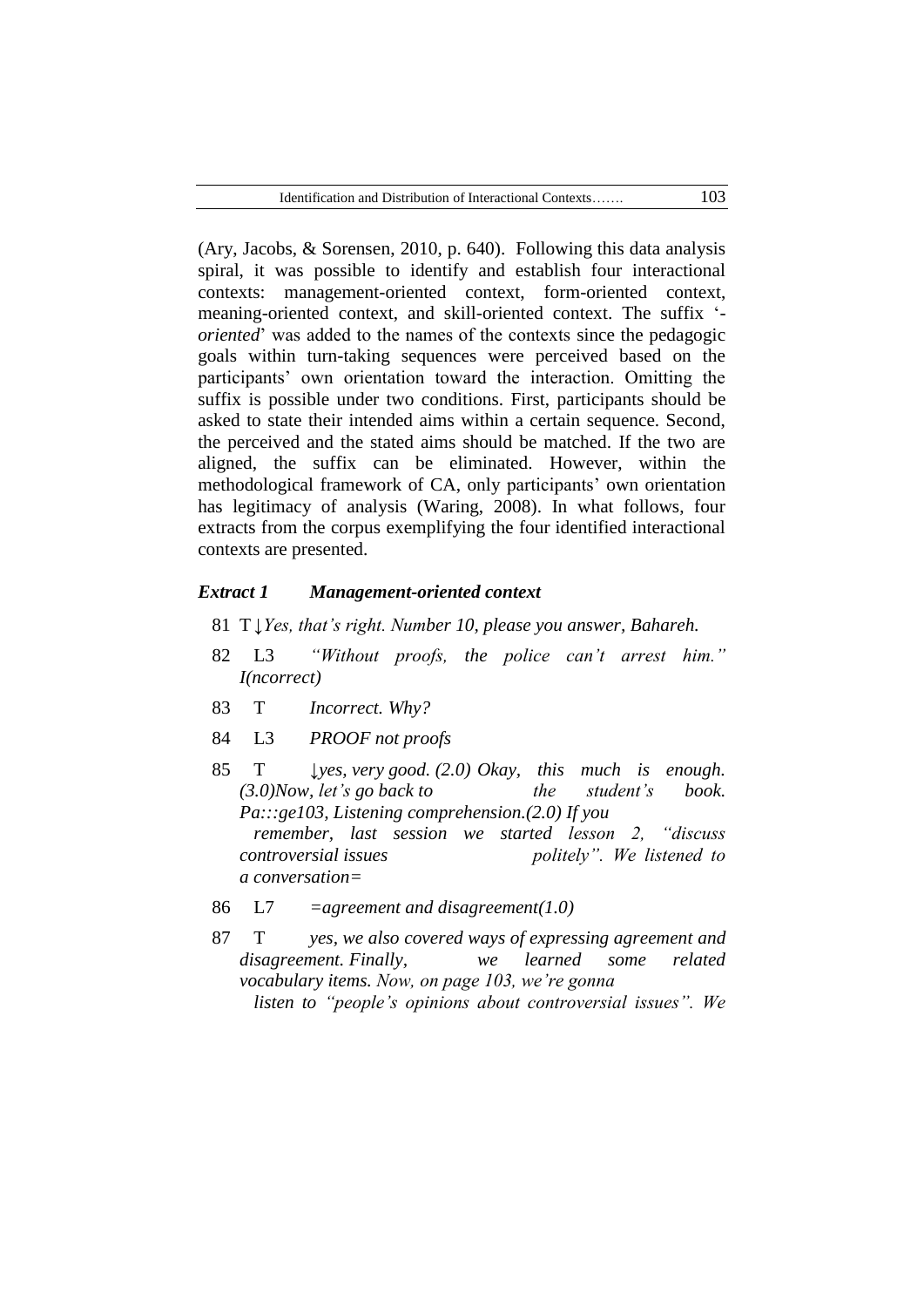*should complete* the *chart. So let me first put the CD in the player(6.0)*

- 88 L1 *Excuse me. We should tick for and against?*
- 89 T *no just the issues. Checking for or against is part C. now just part B.*

The class is focusing on reviewing workbook. The teacher nominates a learner (turn 81) to read out the answer to an item in the book (turn 82). L3"s response is followed by teacher"s feedback and a follow-up question (turn 84). After L3"s correct contribution, the teacher provides her with a positive affective feedback (very good). The teacher's use of the transition marker "Okay" after a pause of two seconds signals the end of one part of the lesson (or a sequence closing third; Schegloff, 2007), and opens the gate to a new activity (i.e., listening comprehension). To manage this transition, the teacher takes two extended turns (85 & 87). In turn 85, the teacher refers learners to a specific material (student's book) and also a specific page number. Before introducing and locating the new activity, he first summarizes previously covered activities. In turn 87, the teacher provides learners with the procedural knowledge they need to do the new activity. In the meantime, he also organizes the physical conditions for learning by putting the CD in the player. Contrary to Walsh"s hypothesis suggesting absence of learner contributions in managerial mode, this extract portrays a learner (L3) that takes initiative to voice a procedural problem in turn 88. The teacher responds to L1"s initiation and clarifies the procedure in turn 89.

Turn-taking sequences  $(85 - 89)$  entail the teacher's use of language to manage teaching and learning and thus typifies a management-oriented context. In such a context, teachers take an extended turn to refer learners to specific materials, introduce and conclude activities, provide learners with the procedural information they need to deal with assigned activities, and the like. Management is not always verbal. Sometimes teachers set the scene by organizing the physical conditions for learning nonverbally, e.g., playing a CD. In this context, we do not have absence of learner contributions. Learners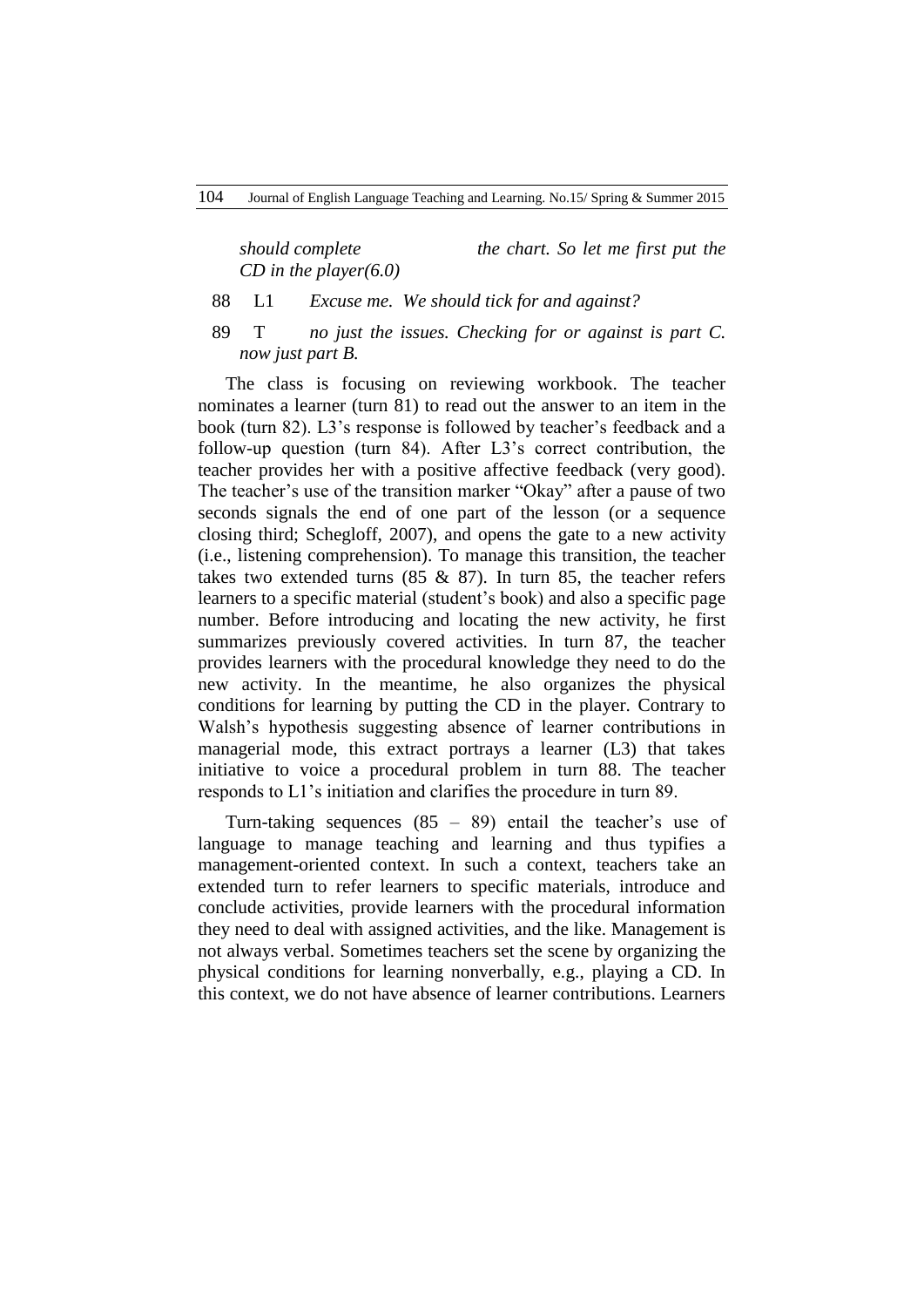still have very limited and little interactional space. They often use the space to ask teachers for clarification of the procedure.

| Extract 2                 |    | <b>Form-oriented context</b>                                                                                                                                |  |  |  |  |
|---------------------------|----|-------------------------------------------------------------------------------------------------------------------------------------------------------------|--|--|--|--|
| 246                       |    | T Finished everybody?                                                                                                                                       |  |  |  |  |
| 247                       | LL | yes                                                                                                                                                         |  |  |  |  |
| 248                       | Т  | Ok, so let's start. Who wants to answer number<br>one? Just raise your hands.<br>$(1.0)$ Reza, you please.                                                  |  |  |  |  |
| 249<br>century.           |    | L5 number one, "Leonardo da Vinci painted the<br>century". The Mona Lisa<br>Mona Lisa in the sixteenth<br>was painted by Leonardo da Vinci in the sixteenth |  |  |  |  |
| 250<br>answer number two. | T  | was painted, yes. $\uparrow$ Very $\downarrow$ good. Arman, you                                                                                             |  |  |  |  |
| 251                       | L4 | <i>"Brazilian photographer</i> ((mispronunciation))=                                                                                                        |  |  |  |  |
| 252<br>mispronunciation)  |    | $T = photographic((correcting$<br>L2's                                                                                                                      |  |  |  |  |
| 253                       |    | L4 "photographer $(1.0)$ $\uparrow$ Sebastiao                                                                                                               |  |  |  |  |
| 254                       | T  | Lyes, Sebastiao Salgado                                                                                                                                     |  |  |  |  |
| 255                       | L4 | "Sebastiao Salgado took that photograph in<br>2004. "That photo was tookby<br>$Braz =$                                                                      |  |  |  |  |
| 256                       | T  | $=$ that photo $\uparrow$ was $=$                                                                                                                           |  |  |  |  |
| 257                       | L6 | $=$ taken $=$                                                                                                                                               |  |  |  |  |
| 258                       | T  | $=$ yes, taken. Take, took, taken. The past                                                                                                                 |  |  |  |  |
|                           |    | participle of take is taken. So go<br>ahead and                                                                                                             |  |  |  |  |

*read your answer again Arman.*

This extract is a continuation of grammar practice centering on the use of 'the passive voice'. The practice requires learners to change sentences from the active to the passive voice. The teacher has given learners time to do the exercises individually. After learners are done with the exercises, the teacher starts checking their answers. To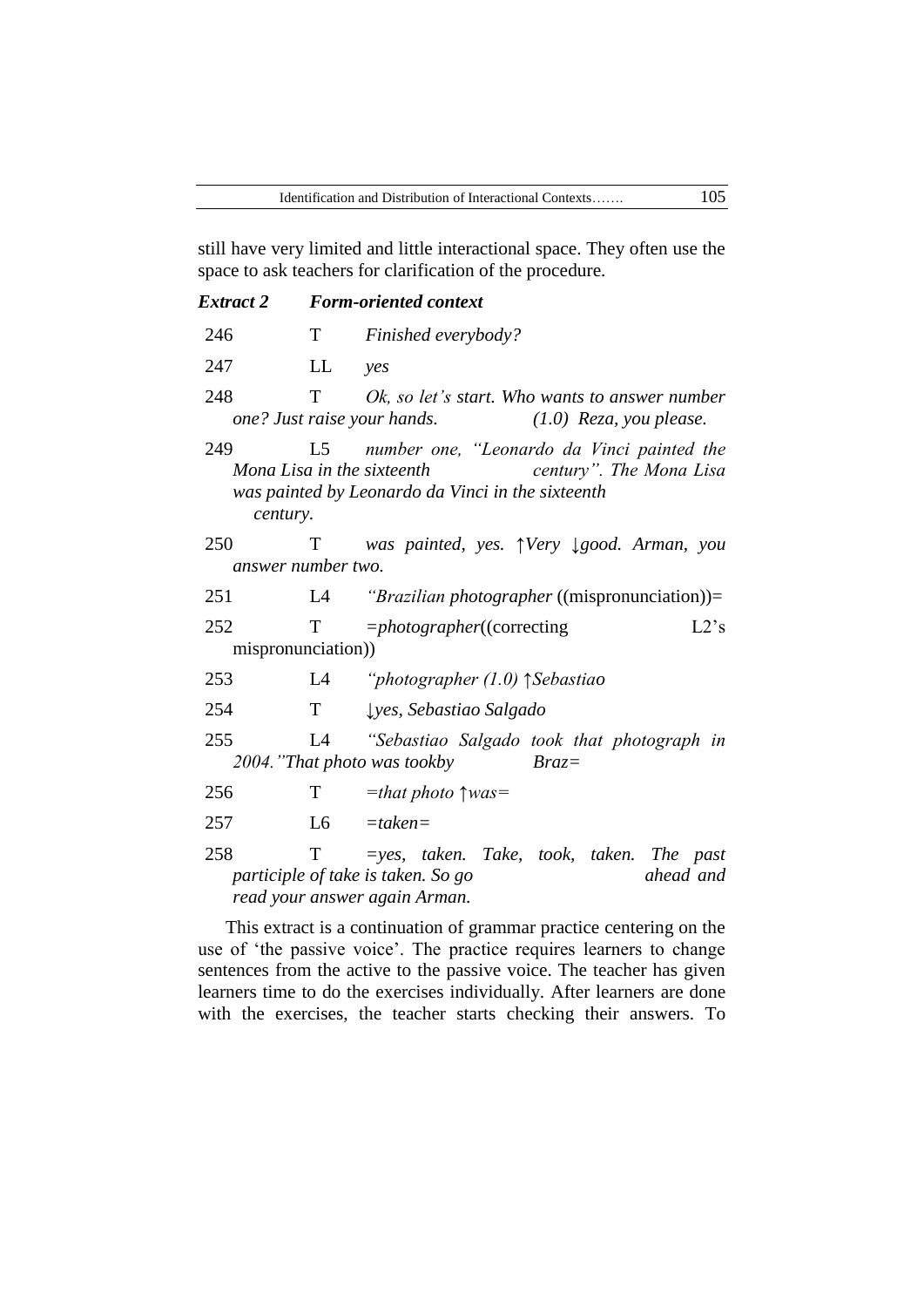allocate turns, the teacher does not use individual nomination; rather, she adopts invitations to bid as a turn regulation procedure (Mehan, 1979; cited in Xie, 2011). In other words, the teacher asks learners to indicate their willingness to reply by means of raising their hands (turn 248). The teacher then cedes the turn to L5. After L5"s response, the teacher confirms the accuracy of the response by emphasizing the form of the verb "was painted" and giving L5 a positive affective feedback (very good) in turn 250. For item number two, the teacher nominates another learner (L4). As soon as L4 mispronounces a word while reading the item aloud, the teacher latches (=) onto his turn to correct the mispronunciation. In turn 253, L4 seems to be uncertain about the correct pronunciation of a proper name as signaled by a rising intonation (↑) that the teacher again models the right pronunciation. Another instance of latching is observable in turns 255 and 256. When the form of the verb used by L4 is incorrect, the teacher immediately interrupts L4 mid-flow and gives him feedback on form. The corrective repair that the teacher deploys is not direct. The teacher echoes part of L4 response and highlights the locus of trouble by a rising intonation at the point (turn 256). Another learner (L6) immediately orients to the teacher"s feedback and provides the right form. The teacher confirms L6"s contribution and starts clarifying the accurate form of the verb (258).

Extract 2 is a typical example of a form-oriented context. In such a context, the primary pedagogic goal is for the learners to master accurate linguistic forms, i.e., phonology, grammar, vocabulary, discourse, etc. To do so, teachers use display questions, form-focused feedback, echoes, repairs, and the like. As far as turn-taking sequences are concerned, it is the teacher who initiates the turns, the learner who responds, and the teacher who gives feedback. Therefore, the tripartite exchange structure known as IRF (teacher initiation, student response, teacher follow-up/feedback; Sinclair & Coulthard, 1975) is the prevailing pattern of interaction in this context. The form of interaction is teacher-fronted, but learners have some degrees of interactional space depending on the teacher"s approach to teaching, i.e., deductive or inductive, and the nature of activity at hand. The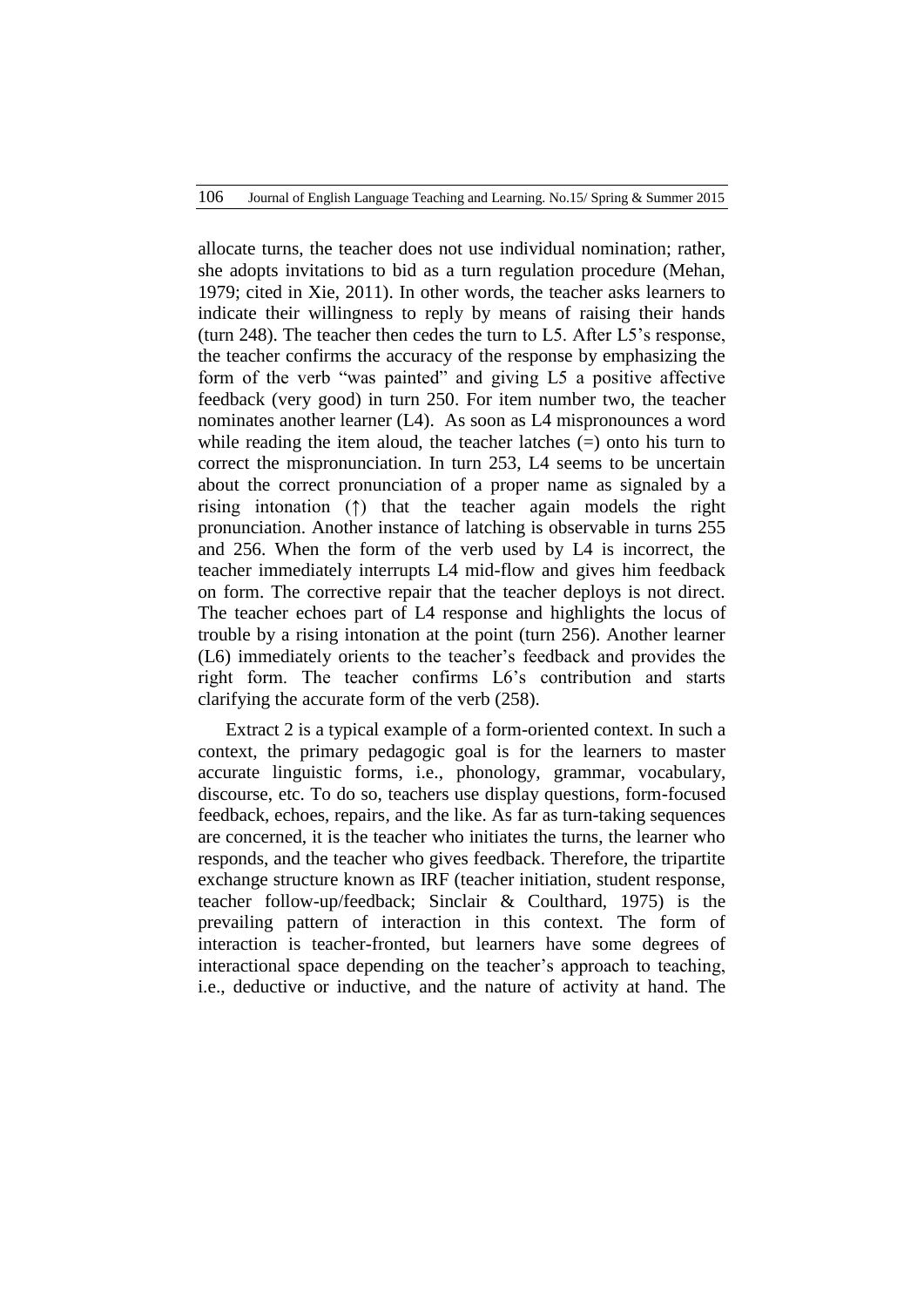amount of space is still little, but more than that of the managementoriented context.

## *Extract 3 Skill-oriented context*

- 102 T *yes, it gives us the meaning of the term personality. So the first paragraph is a definition paragraph. Now please read the second paragraph and tell me the main idea, the topic sentence. Please read it* ((silent reading)) (52.0) *Finished?*
- 103 L5 *YES*
- 104 T *good. Anybody else? (5.0)*
- 105 L2 *finished.*
- 106 T *good. So what is the main idea?* ((Looking at L5))
- 107 L5 *"this school of thought is called the nurture school." (2.0)*
- 108 T *we:::ll, that's right, but it is the conclusion or concluding sentence. But what is the topic sentence? (1.0)*
- 109 L6 *the first sentence, "for hundreds of years"=*
- 110 L2 *=no, "some people think personality develops as a result of the environment".*
- 111 T *yes, that's right. "Some people think personality develops as a result of the environment." Just take a look at the title of the lesson. What is the title?(1.5)*
- 112 L2 *"personality: from nature or nurture?"=*
- 113 T *no, that's the title of the passage. I said the title of the lesson*
- 114 L5 *"discuss personality and its origin"*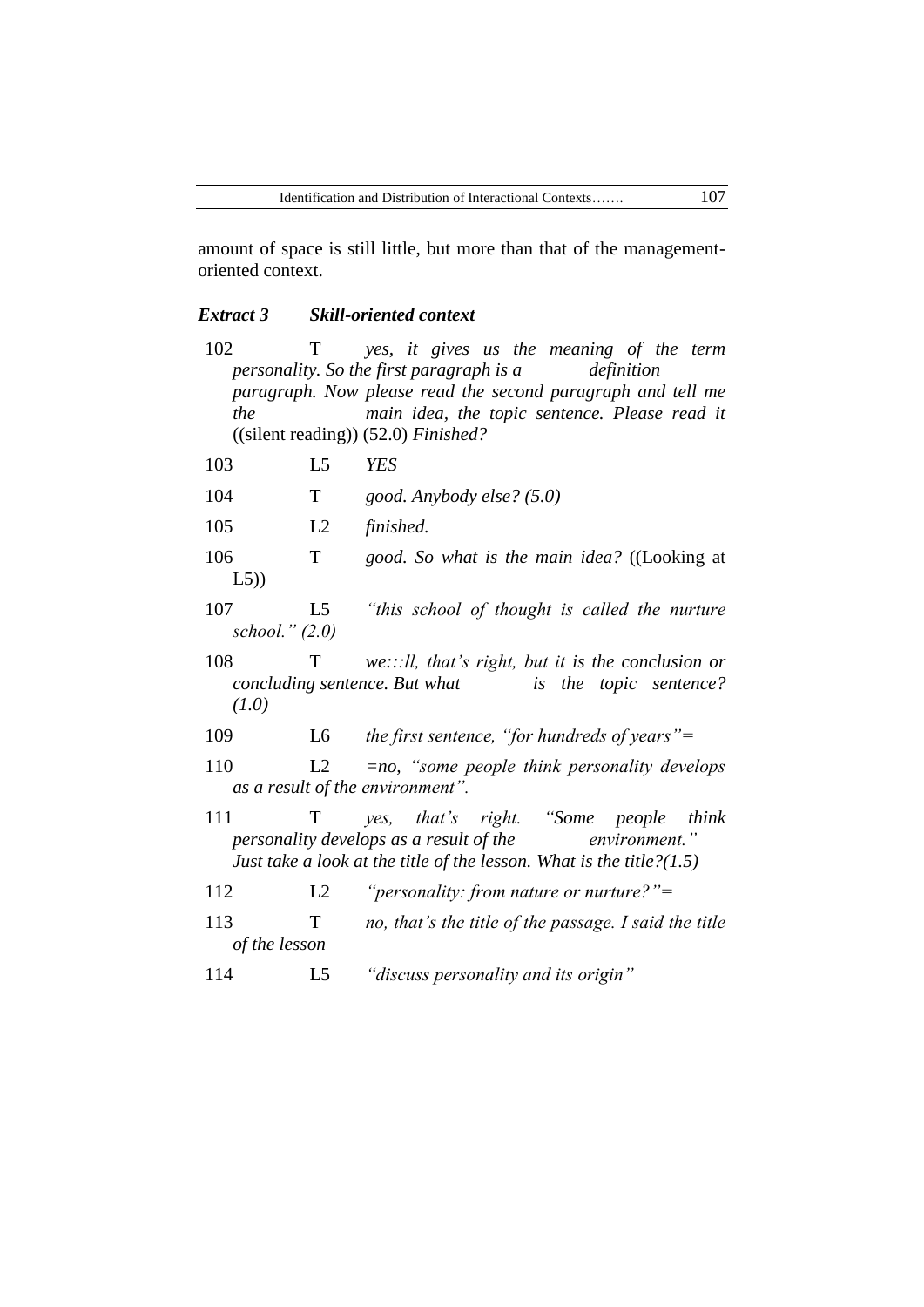- 115 T *yes, the first paragraph talked about the definition of personality, and this paragraph is talking about its origin. It says the origin is the environment.=*
- 116 L6 *= but you said the first sentence is the topic =*
- 117 T *= no, I said if the topic sentence is explicit and you can find it in the paragraph, it is usually the first sentence. Sometimes it comes in the middle and sometimes at the end of the paragraph.*

The class is focusing on a passage entitled "Personality: from nature or nurture'. The reading skill that teacher pursues is skimming for main ideas. Upon identifying the main idea of the first paragraph, the teacher asks learners to individually and silently read the second paragraph and locate its topic sentence (turn 102). After giving learners time to do the task and checking for its completion (turns 102 & 104), the teacher nonverbally, via gesture and eye contact, nominates L5 whose emphatic "YES" in turn 103 renders her willingness to seize the turn and provide the second part of the adjacency pair. The occurrence of post-response wait-time (Rowe, 1974; Yaqubi & Pourhaji, 2012) followed by the lengthened vowel sound of the word 'well' in turn 108 signals that the sequence needs to be expanded further due to a disprefered second pair part (Schegloff, 2007). The unfolded sequence, from turn 108 onwards, evolves from the learners' perceptions of the topic sentence (turns  $109 \& 110$ ) and the teacher"s evaluation of and elaboration on their perceptions (turns 111, 115, & 117). In his evaluation and elaboration, the teacher raises learners" consciousness about how to benefit from contextual information (e.g., the title of the lesson) and the structural organization of the paragraph (turn 117) in reading comprehension.

In a skill-oriented context, the teacher aims at helping learners acquire, practice, and develop the language skills of listening, reading, writing, and speaking. The pedagogical practice within such a context often revolves around equipping learners with strategies, e.g., making inferences in listening, summarizing in reading, sequencing events in writing, and using minimal responses in speaking. The principal interactional feature associated with this context is the teacher's use of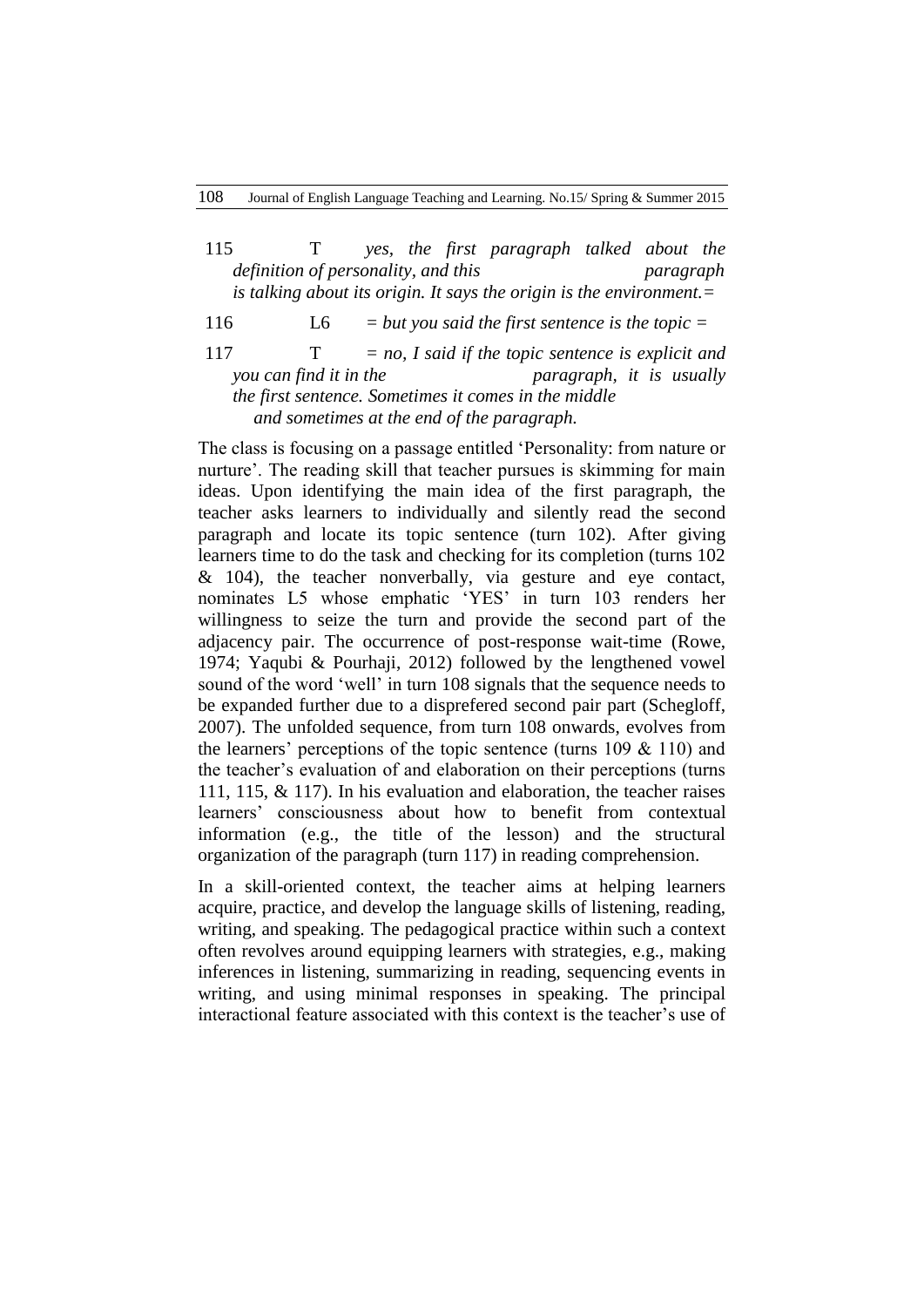scaffolding (Walsh, 2006). The patterns of turn-taking sequences are still controlled by the teacher, but less tightly than those in management-oriented and form-oriented contexts. In other words, learners have more interactional space in this context than they do in the two previously-identified contexts.

#### *Extract 4 Meaning-oriented context*

336T ˃ *Close your books and listen everybody. Let me ask you a question.*˂ *(3.0)Where would you prefer to live, in the country or the city?*

337L7 *excuse me, which country?=*

 $338T = no$ , no. I mean (.) do you like to live in a city or a *village?*

339L4 *in the village=*

 $340T = Whv?$ 

341L4 *because the air is not dirty in the village, but in the city we have pollution.*

342T *˚yes˚, there are different types of pollution in the city.* 

343L9 *I don't know why people in the village want to go to the city and people in the city want to go to village. (2.0)*

344L7 *because in the village people work a lot in the farm. They are always tired.*=

345L4 = *no, people in the CITY are always tired. They are sick. They work a lot. They have traffic. (2.0)*

346L7 *but they have (1.0) emkanat* (facilities) ((using L1))=

347L3 *=facilities(2.0)*

348T *I tend to agree with Fatemeh. Although people work hard in the country, they are healthy. And I think people in the city work as much as people in the country, and sometimes more than that. Elahe asked a very good question. I*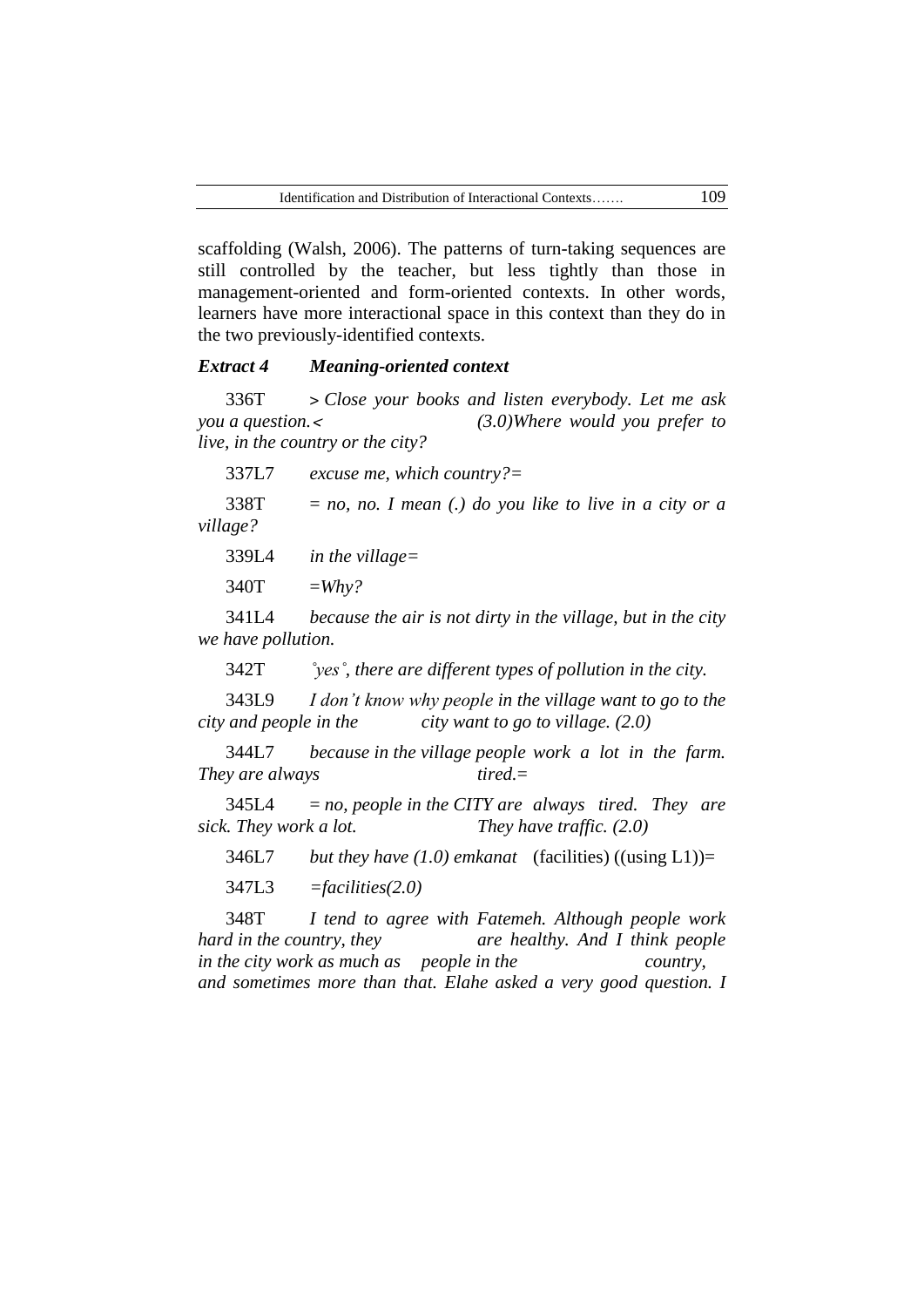*condition.*

# *think in most cases we're not satisfied with our living*

This episode starts with the teacher asking the whole class a referential question about learners" preference for urban or rural life.L7"s clarification request in turn 337 obliges the teacher to rephrase the question in the next turn. In turn 339, L4 self-selects herself and provides a response. The teacher immediately latches onto L4's turn and asks a follow-up question leading to L4's elaboration on her previous contribution. The teacher expresses his approval of L4"s contribution by softly uttering "yes", and then he provides her with content feedback (turn 342). At the end of the teacher's turn, there is a period indicating a falling intonation. That is a TPR (transitionrelevant point) – a point at which  $TCU$  (turn constructional unit) comes to a possible completion and thus speaker transition becomes relevant (Sacks et al., 1974). L9 orients to this interactional rule, moves out of the IRF sequences, and initiates a turn to pose a subtopic (turn 343). Other learners orient to L9"s initiation and negotiate the subtopic in their learner-learner interaction. The unfolding of this sort of interaction owes to the teacher"s withdrawal from providing the F move of the sequence. In other words, the teacher does not do the terminal act of closing the sequence by his feedback; rather, he implements wait-time so that the sequence gets expanded. Finally, after giving feedback on the content of the responses, in a reversal of roles, the teacher orients to L9"s initiation and starts providing a response (turn 348).

Extract 4 portrays an instance of a meaning-oriented context. In such a context, the major pedagogic goal is to promote fluency rather than accuracy through encouraging learners to talk about their experience, feelings, reactions, preferences, etc. The use of content feedback, clarification requests, confirmation checks, referential questions, minimal repairs, and the like characterizes the main interactional features of the context. From among the four identified contexts, it is in meaning-oriented context that learners have the most freedom to control and sometimes alter turn-taking sequences. The ample interactional space within the context provides them with opportunities to experience the process of "topicalization" (Slimani,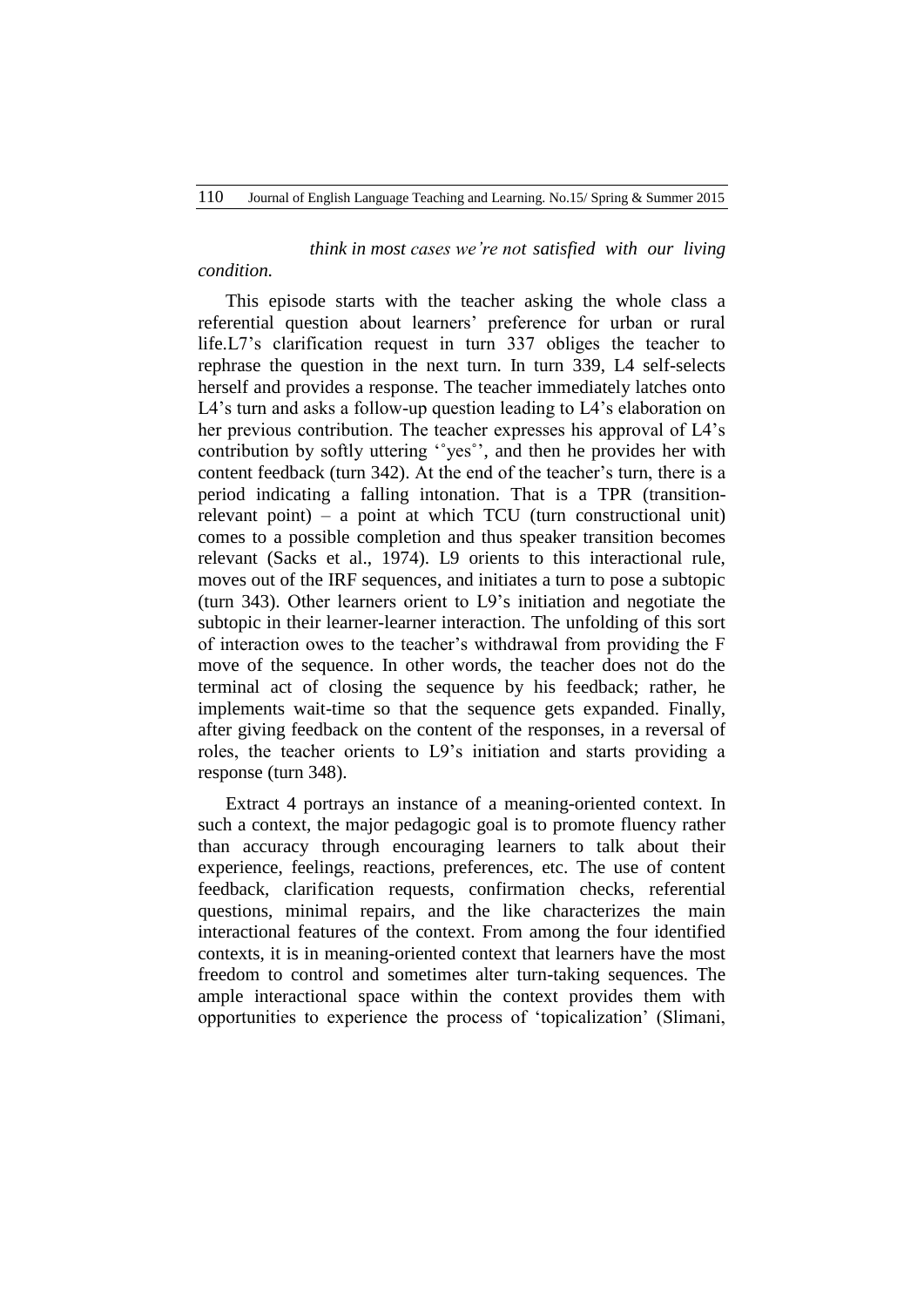1992), i.e., posing and developing a topic (e.g., turn 343), take initiatives, exercise agency, and have increased participation in classroom interaction.

# **Distribution of Contexts**

Upon identifying the contexts of classroom interaction, the whole data were revisited to explore the distribution of each context within the global context of EFL classroom interaction. To do so, we measured the duration of each context in minute by meticulously listening to 52 pairs of recorded classes. As shown in Table 1, management-oriented context constituted nearly 16.5% (15 min.) of classroom interaction. Around 33 minutes of classroom (36.5%) entailed form-oriented interaction. Skill-oriented context comprised around 35.5% (32 min.) of classroom discourse. Finally, about 10 minutes (11.5%) of interaction was devoted to meaning.

## Table 1

| <b>Contexts</b>     | Duration (min.) | Percentage $(\% )$ |
|---------------------|-----------------|--------------------|
| Management-oriented | 15              | 16.5               |
| Form-oriented       | 33              | 36.5               |
| Skill-oriented      | 32              | 35.5               |
| Meaning-oriented    | 10              | 11.5               |
| Total               | 90              | 100                |

*Duration and Percentage of Interactional Contexts*

As illustrated above in the analyses of the extracts about the pedagogic goals and interactional features of the identified contexts, it is expected that teachers promote meaning-oriented context since it provides learners with ample participation opportunities, i.e., a prerequisite for quality interaction. However, the findings of this phase of the study reveal that the bulk of interaction in EFL classes is devoted to practicing accuracy of linguistic forms and developing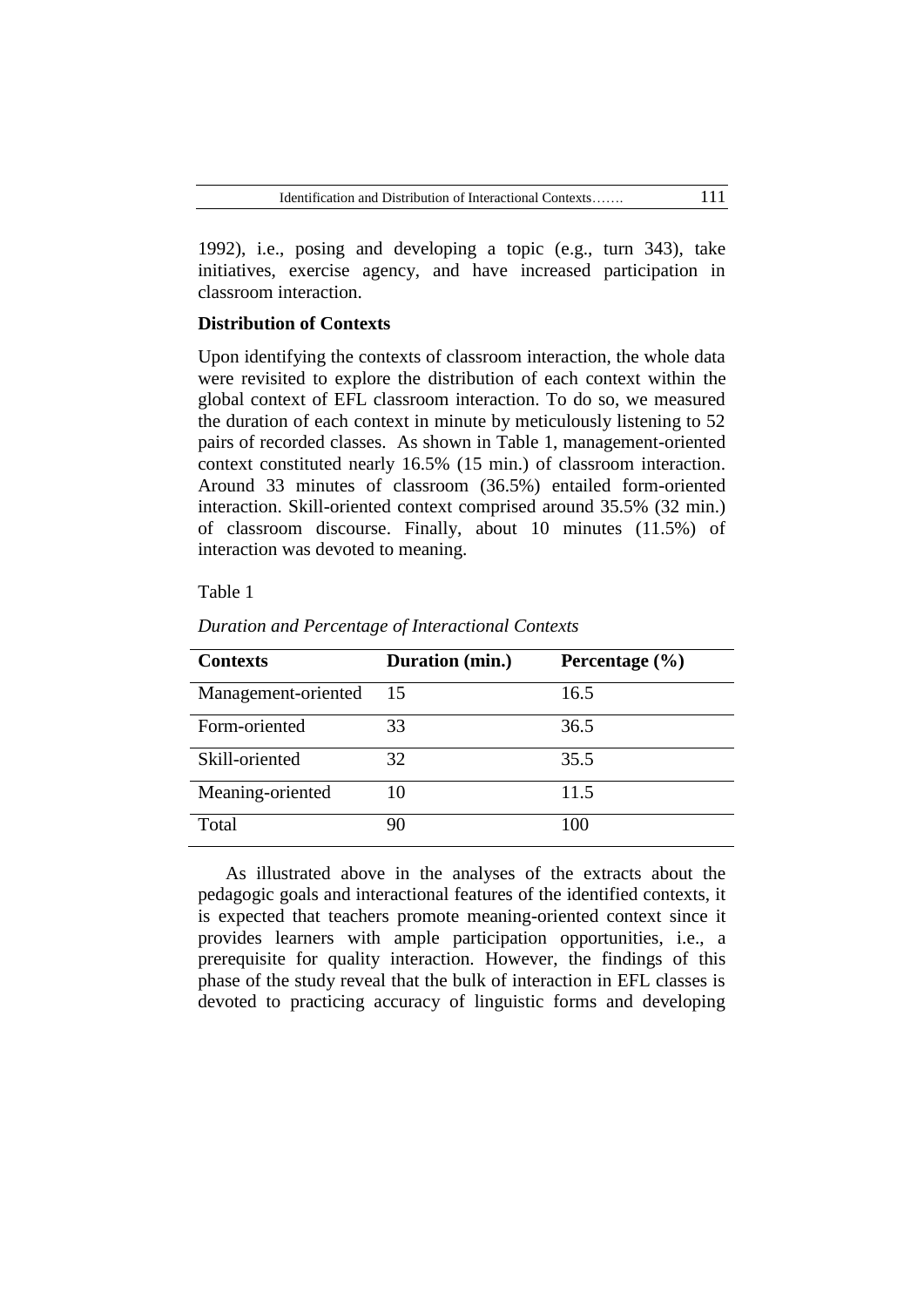language skills. Meaning-oriented context forms the smallest proportion of classroom interaction.

#### **Effect of Contextual Factors**

A two-way between-groups Multivariate Analysis of Variance (MANOVA) was performed to investigate the effect of teachers' training, with two grouping levels (Group 1: Yes & Group 2: No), and learners" level of language proficiency, with three grouping levels (Group 1: Lower-intermediate, Group 2: Intermediate, & Group 3: Upper-intermediate), on the distribution of interactional contexts in EFL classes. The four dependent variables were: managementoriented, form-oriented, skill-oriented, and meaning-oriented contexts which were all measured in minute. To reduce the risk of Type 1 error across multiple tests, the alpha value of .05 was divided by the number of dependent variables and was set at .012 using a Bonferroni adjustment. Preliminary assumption testing was conducted to check for normality, linearity, univariate and multivariate outliers, homogeneity of variance-covariance matrices, and multi collinearity, with no serious violations noted. With the use of Wilks' criterion, the combined dependent variables were significantly affected by both learners' level of language proficiency,  $F(8, 86) = 26.4$ ,  $p = .000$ ; Wilks' Lambada =  $.083$ ; partial eta squared =  $.71$ , and teachers' training,  $F(4, 43) = 4.03$ ,  $p = .007$ ; Wilks' Lambada= .727; partial eta squared = .27, but not by their interaction,  $F(8, 86) = .959$ ,  $p = .47$ .

Afterwards, the results of the dependent variables were considered separately across learners' levels of language proficiency, teachers' training, and their interactional effects. As shown in Table 2, learners" levels of language proficiency significantly affected form-oriented context,  $F(2, 49) = 76.93$ ,  $p = .000$ , partial eta squared = .79, meaning-oriented context,  $F(2, 49) = 76.93$ ,  $p = .000$ , partial eta squared = .77, skill-oriented context,  $F(2, 49) = 39.76$ ,  $p = .000$ , partial eta squared  $= .63$ , and management oriented context,  $F(2, 49)$  $= 33.03, p = .000$ , partial eta squared  $= .59$ .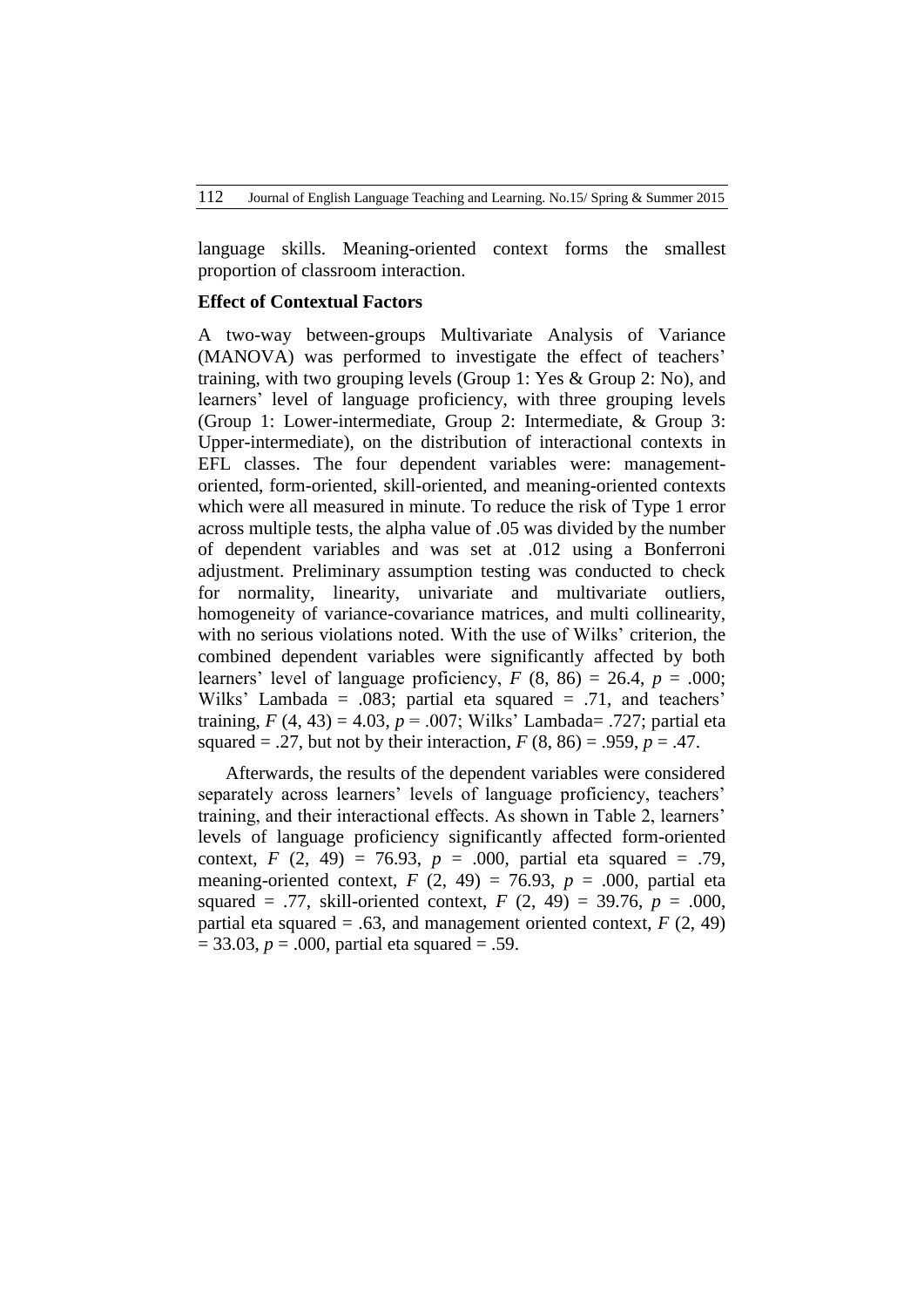| Independe<br>nt<br>Variables | Depende<br>nt<br>Variables | Type III<br>Sum<br>of Squares | df             | Mean<br>Square | F      | Sig. | Partial<br>Eta<br>Squared |
|------------------------------|----------------------------|-------------------------------|----------------|----------------|--------|------|---------------------------|
| Level                        | Form                       | 1387.080                      | $\overline{2}$ | 693.540        | 88.777 | .000 | .794                      |
|                              | Meaning                    | 778.897                       | $\overline{2}$ | 389.449        | 76.936 | .000 | .770                      |
|                              | <b>Skill</b>               | 664.326                       | $\overline{2}$ | 332.163        | 39.760 | .000 | .634                      |
|                              | Manage                     | 275.794                       | $\overline{2}$ | 137.897        | 33.035 | .000 | .590                      |
| <b>Training</b>              | Form                       | 72.288                        | 1              | 72.288         | 9.253  | .004 | .167                      |
|                              | Meaning                    | 14.250                        | 1              | 14.250         | 2.815  | .100 | .058                      |
|                              | <b>Skill</b>               | .001                          | 1              | .001           | .000.  | .990 | .000                      |
|                              | Manage                     | 29.024                        | 1              | 29.024         | 6.953  | .011 | .131                      |
| Level<br>*Training           | Form                       | 1.041                         | 2              | .521           | .067   | .936 | .003                      |
|                              | Meaning                    | 7.838                         | $\overline{2}$ | 3.919          | .774   | .467 | .033                      |
|                              | <b>Skill</b>               | 1.260                         | $\overline{2}$ | .630           | .075   | .927 | .003                      |
|                              | Manage                     | 6.567                         | $\overline{2}$ | 3.284          | .787   | .461 | .033                      |

Table 2 *Comparison of Interactional Contexts across Level and Training* 

An inspection of the mean length of time indicated that as learners" proficiency increases, the duration of focus on linguistic forms decreases. Conducting follow-up univariate analyses together with post-hoc comparisons using the Tukey HSD test indicated that all three groups significantly differed from one another. The mean length of time for lower-intermediate group ( $M = 38.41$ ,  $SD = 2.91$ ) was significantly different from that of the intermediate group ( $M = 31.68$ ,  $SD = 3.11$ ) and the upper-intermediate group ( $M = 25.38$ ,  $SD = 2.87$ ), and also between intermediate and upper-intermediate groups. The duration of focus on meaning increased with an increase in the learners" proficiency. Post-hoc comparisons indicated significant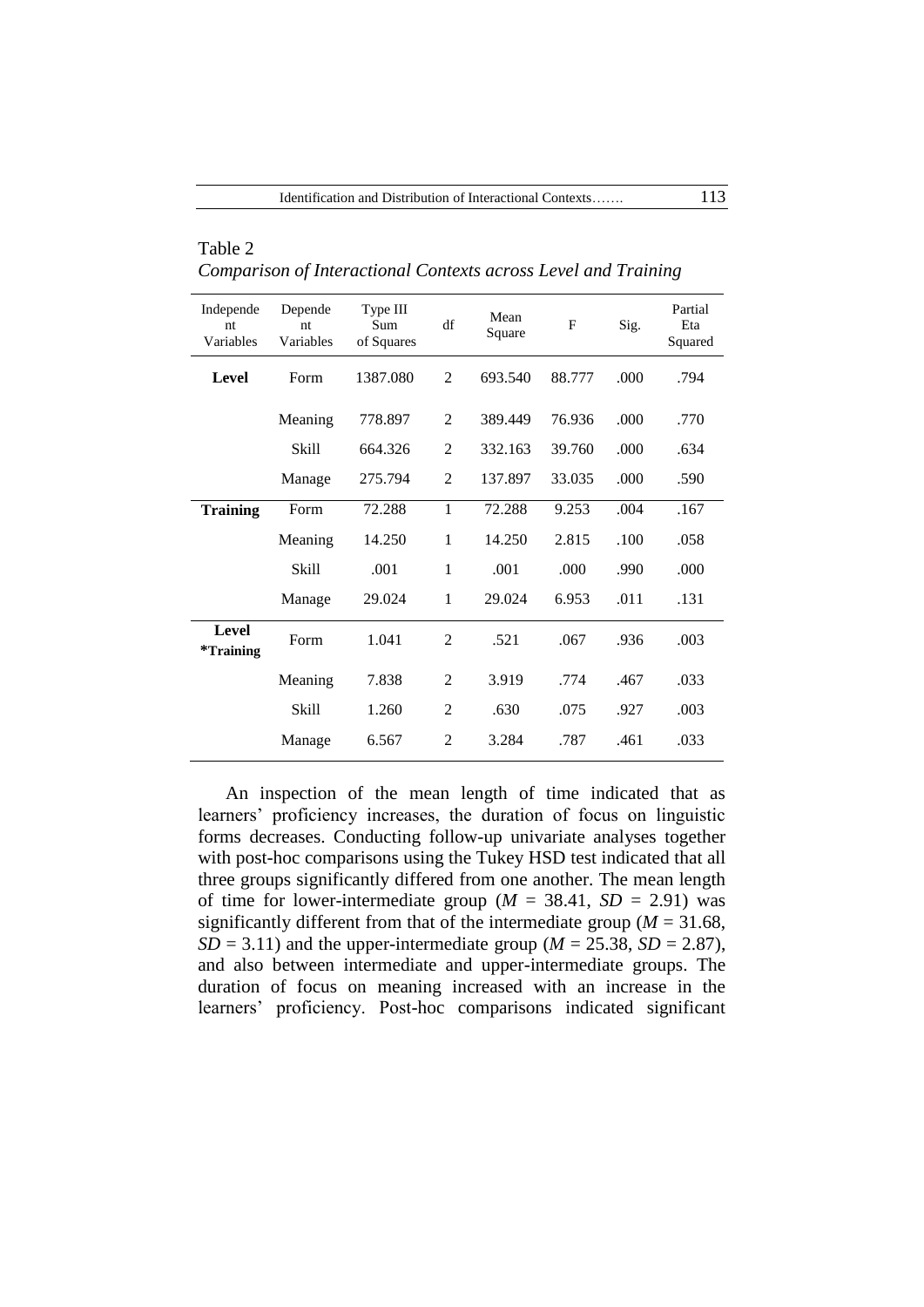differences across all three groups, i.e., lower-intermediate  $(M = 5.65)$ ,  $SD = 1.32$ ), intermediate ( $M = 10.26$ ,  $SD = 2.15$ ), and upperintermediate  $(M = 15.37, SD = 3.02)$ . In the case of skill-oriented context, lower-intermediate group  $(M = 26.65, SD = 1.99)$ significantly differed from either of the two groups, intermediate  $(M =$ 33.53,  $SD = 3.09$ ) and upper-intermediate ( $M = 34.94$ ,  $SD = 3.15$ ), in a sense that in lower-intermediate classes teachers work less on language skills than they do in higher-level classes. There was not a significant difference on the duration of focus on language skills between intermediate and upper-intermediate groups. Finally, the analyses indicated that teachers" use of language for managerial purposes takes a significantly longer time at lower-intermediate levels  $(M = 19.29, SD = 2.61)$  in comparison with intermediate levels  $(M =$ 14.47,  $SD = 1.86$ ) and upper-intermediate levels ( $M = 14.31$ ,  $SD =$ 1.92), but not between intermediate and upper-intermediate groups.

As shown above in Table 2, training also had a significant main effect on form-oriented context,  $F(1, 50) = 9.25$ ,  $p = .004$ , partial eta squared = .16, and management-oriented context,  $F(1, 50) = 6.95$ ,  $p =$ .011, partial eta squared = .13. However, the effect of training did not reach statistical significance on meaning-oriented context,  $F(1, 50) =$ 2.81,  $p > .012$ , nor on skill-oriented context,  $F(1, 50) = .990$ ,  $p >$ .012. An inspection of mean length of time showed that trained teachers spend more time on form-oriented context  $(M = 33.14, SD =$ 5.85) than teachers without training ( $M = 30.54$ ,  $SD = 5.98$ ). In the case of management, training was found to decrease the amount of time teachers spend on managing the class. Teachers with training spent less time on management-oriented context  $(M = 15.29, SD = 2.77)$  than those without training ( $M = 16.83$ ,  $SD = 3.38$ ). As Wilks' criterion indicated before, the interaction effect between learners' level of language proficiency and teachers" training was not statistically significant.

#### **Discussion and Conclusion**

In this paper, we have attempted to empirically further our understanding of classroom interaction in an EFL setting. Upon acknowledging the plurality and fluidity of contexts, data from a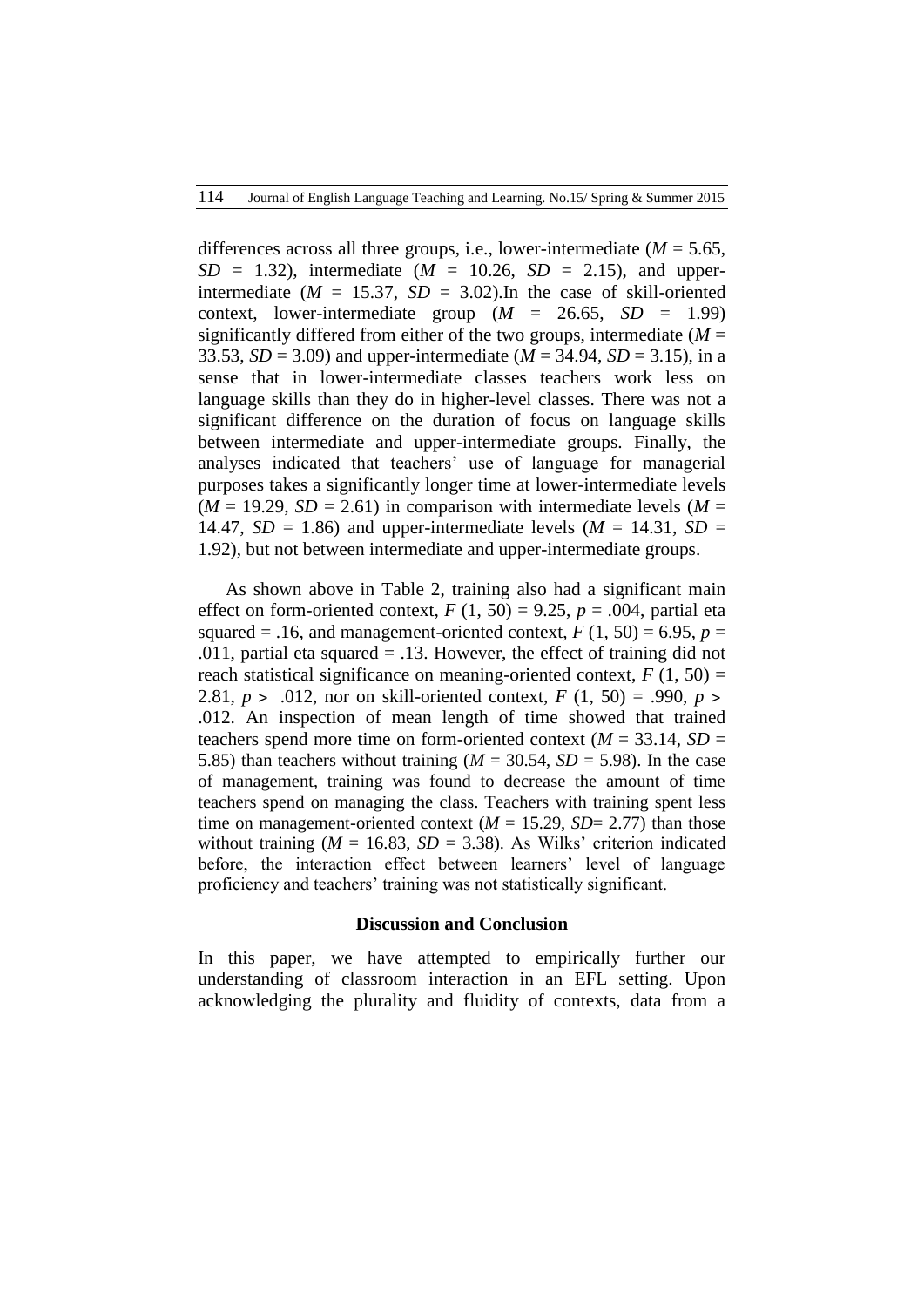corpus of 52 three-hour naturally-occurring interaction were analyzed using the methodological tenets of conversation analysis to capture and identify interactional contexts. Afterwards, the identified contexts were studied to determine how they are distributed within the global context of classroom interaction. The qualitative conversation analytic procedures and findings were paired with quantitative procedures to investigate the effect of two interaction-external factors, i.e., learners' language proficiency and teachers' training, on the distribution of the identified contexts. Four interactional contexts, including formoriented, meaning-oriented, skill-oriented, and management-oriented contexts, emerged from analyzing turn-taking sequences. The interactional features and pedagogic goals of each context were also identified and illustrated via extracts from the data. As to their distribution, analyses of the recorded data indicated that the bulk of interaction was allocated to practicing and developing linguistic forms and language skills. Dialogic interaction in a meaning-oriented context constituted the smallest proportion of classroom interaction. Finally, a two-way multivariate analysis of variance showed that learners" levels of language proficiency significantly affected the distribution of all interactional contexts, but teacher training had a significant main effect on just two interactional contexts, i.e., formoriented and management-oriented contexts.

As to the first research question, the findings of this study provide detailed and localized awareness of both the structuring of interaction and pedagogic goals in EFL classes as they naturally get unfolded. They resonate with the work of those scholars and practitioners (Jarvis & Robinson, 1997; Seedhouse, 2004; Van Lier, 1998; Walsh, 2006) who attempted to identify dynamic contexts of classroom interaction. However, the interactional contexts already identified in the literature have not been adopted for four reasons. First, it is the mentality of the methodological framework of this study, i.e., conversation analysis, to focus on patterns of interaction emerging from the data rather than imposing predetermined codes and categories on the data. Second, interaction is a 'situated' and culture-bound practice (Yaqubi  $\&$ Pourhaji, 2012). Adopting prior classifications would mean to decontextualize a highly localized phenomenon. Third, previous studies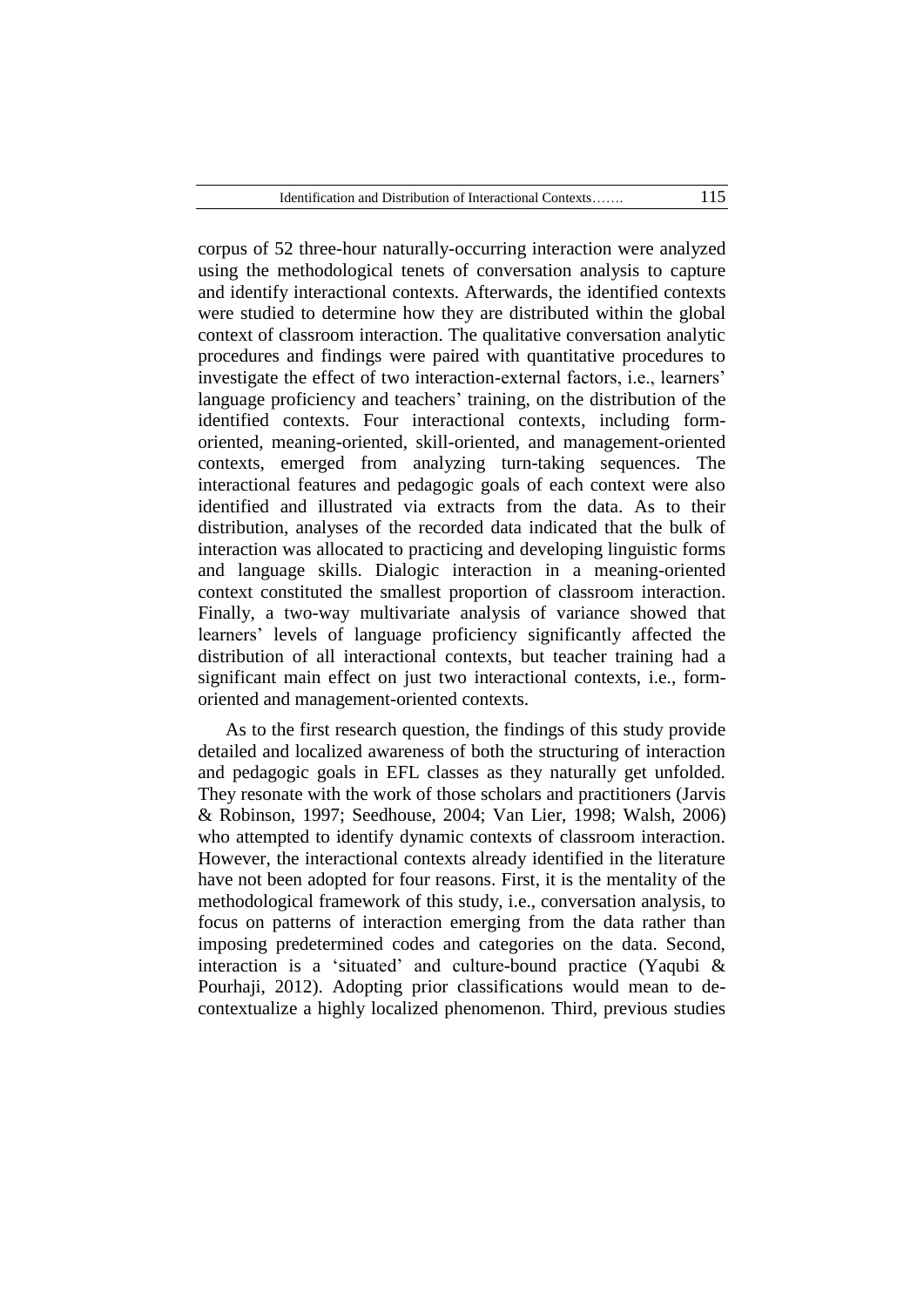rested upon a corpus of five to fourteen lessons. The size, composition, and in-depth analyses of the data in this study aimed at drawing a fuller and more detailed picture of what goes on in EFL classes. Finally, locating the identified contexts on a continuum of interactional space, ranging from management-oriented context (the least space) through form-oriented context and skill-oriented context to meaning-oriented context (the most space), tends to signify levels of participation each context inherently and potentially entails.

Concerning the second research question, studying the distribution of contexts displayed symptoms of a disease that used to be widespread, but now to a large extent under control, in ESL contexts a couple of decades ago. We term that disease "classroom monopoly". It develops, according to Musumeci (1996, p. 314), when "teachers […] speak more, more often, control the topic of conversation, rarely ask questions for which they do not have answers". In other words, meaningful interaction plays the smallest role in classes as long as teachers tightly control the topic and structure of the discourse and determine who may take the turn and when (Cazden, 1986). Teachers' adherence to IRF interaction patterns has been a means of establishing and sustaining the system of power relations in classes where learners" voice is "marginalized". In such a context, learners cannot pose problems since "the banking model of education" (Freire, 1970) renders them the "oppressed" members of classroom. Different frameworks have been developed for teacher training purposes, e.g., self-evaluation of teacher talk (Walsh, 2006; 2011), in order to foster a more egalitarian discourse structure in ESL contexts. The training programs specifically focused on what Van Lier (1991) calls improvising or "the second ingredient of good teaching"; that is, the ability to make online interactive decisions that are in line with the pedagogic goals of the moment and facilitate second language acquisition (Johnson, 1995; Walsh, 2002). This ability is embedded in teacher"s classroom interactional competence (CIC), i.e., "ability to use interaction as tool for mediating and assisting learning" (Walsh, 2006, p. 132). Therefore, the findings of this study question whether training programs in EFL contexts have contributed to the development of teachers" CIC, a prerequisite for promoting a meaning-oriented context.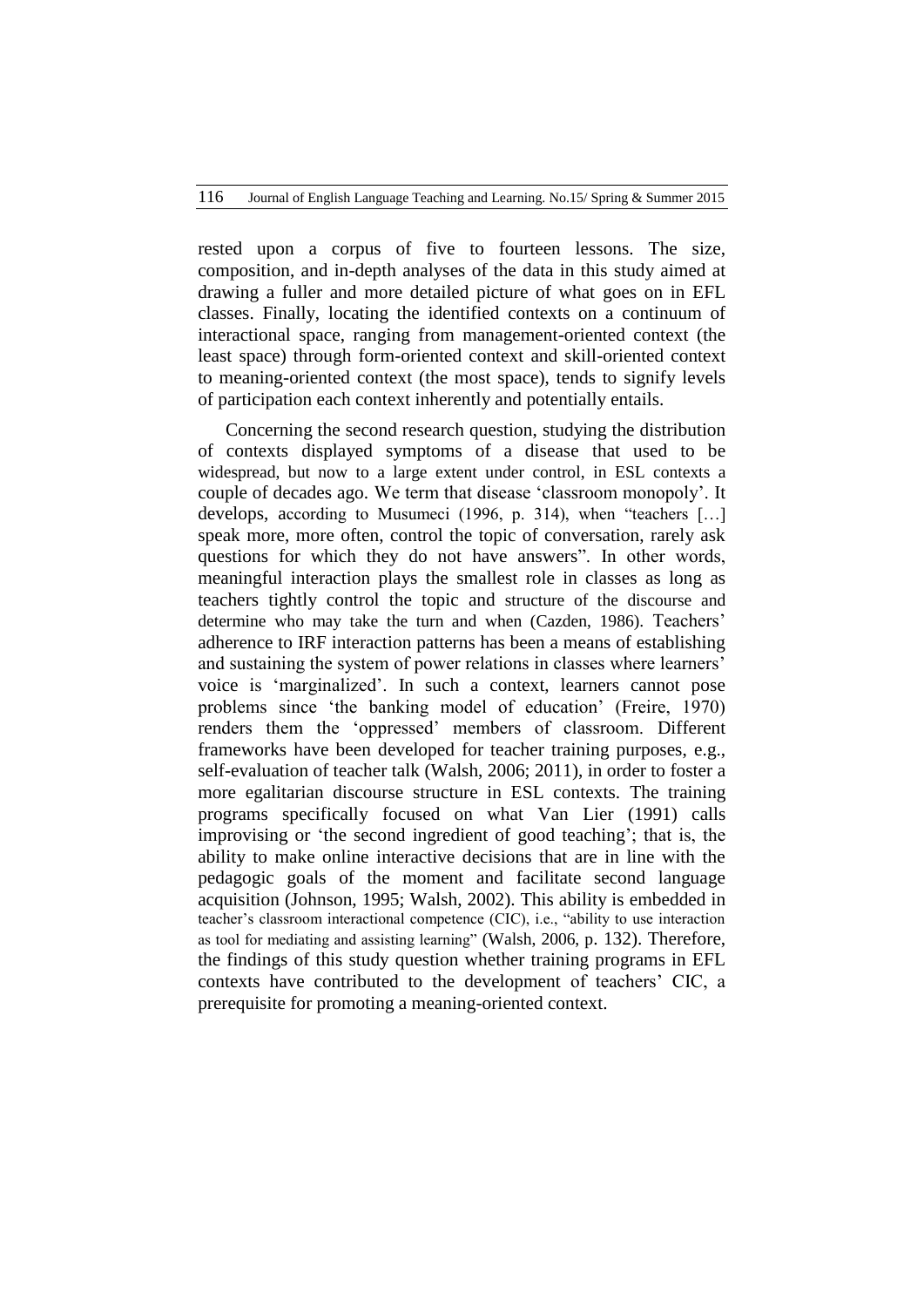Studying the effect of learners' levels of language proficiency demonstrated that learners can emancipate themselves, from the tightly-controlled discourse of form-oriented context structured by teacher"s management-oriented discourse, with the help of their increased language proficiency. In other words, proficiency urges learners to exercise the right to move out of IRF sequences, take initiatives, create interactional space, and control the discourse, as in Extract 4. However, training was not found to be geared to the development of meaning-oriented context. It affected the contexts that incarcerate learners" interactional space, i.e., form-oriented and management-oriented contexts.

There is ample evidence in the literature that interactional capabilities can be acquired through training (Johnson, 1995; Walsh, 2011, Wyse, 2003). The first step that needs to be taken to change the status quo is consciousness-raising. Therefore, from a pedagogical perspective, the findings of this study tend to raise teachers and teacher trainers consciousness about the interactional organization of EFL classroom interaction, unequal distribution of interactional contexts, and the importance of classroom interactional competence (CIC). From research perspective, this study showed how mixing methods, i.e., qualitative with quantitative, can provide a better understanding of classroom discourse. Moreover, it suggests a method for quantitatively measuring the quality of interaction.

In closing, this article is far behind portraying the whole picture of classroom interaction in an EFL context. This study investigated the effect of just two contextual factors, learners' language proficiency and teachers' training. Further research is warranted to study the effect of other contextual factors, e.g., teacher experience, academic education, textbook, etc., on the distribution of interactional contexts. This study did not consider interaction-internal factors that might have decreased the proportion of meaning-oriented context. Further conversation analytic studies should be done to explore the factors that can obstruct or construct meaning-oriented discourse. Last but not least, this study calls upon the development of a framework that can help teachers how to use language for the purpose of mediating learning.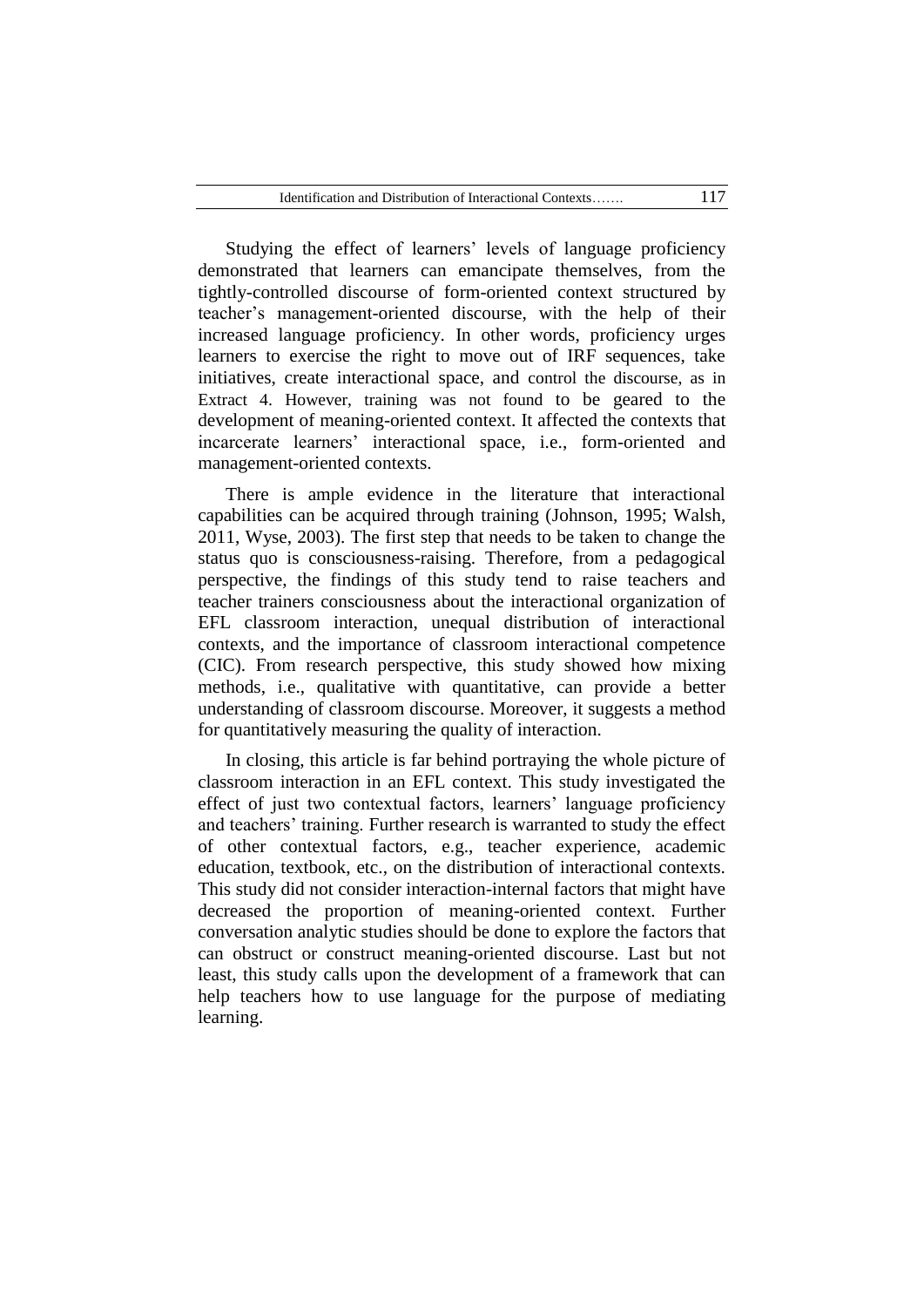#### **References**

- Ary, D., Jacobs, L. C., & Sorensen, C. K. (2010).*Introduction to research in education* ( $8<sup>th</sup> Ed$ .). Belmot, CA: Wadsworth.
- Bellack, A., Kliebard, H., Hyman, R. & Smith, F. (1966).*The language of the classroom*. New York: Teachers College Press.
- Cazden, C. B. (1988). *Classroom discourse*. Portsmouth, N.H.: Heinemann.
- Chaudron, C. (1988). *Second language classrooms: Research on teaching and learning.* Cambridge: Cambridge University Press.
- Edwards, A., &Westgate, D. (1994).*Investigating classroom talk*. London: Falmer.
- Ellis, R. (1998). Discourse control and the acquisition- rich classroom. In W.A. Renandya &G.M. Jacobs (Eds.), *Learners and language learning* (pp. 148-62) *(Anthology Series 39)*.Singapore: SEAMO Regional Language Centre.
- Flanders, N. (1970). *Analyzing teacher behavior*. Reading, MA: Addison-Wesley.
- Freire, P. (1970).*Pedagogy of the oppressed* (M. B. Ramos, Trans.). New York: Continuum. Fröhlich, M., Spada, N., & Allen, P. (1985).Differences in the communicative orientation of L2 classrooms. *TESOL Quarterly,* 19, 27-57.
- Garfinkel, H. (1967). *Studies in ethnomethodology*.Englewood Cliffs, NJ: Prentice-Hall.
- Heritage, J. (1997).Conversational analysis and institutional talk: analyzing data. In D. Silverman (Ed.) *Qualitative research: Theory, method and practice* (pp. 113-29). London: Sage Publications.
- Hutchby, I., &Wooffitt, R. (1998). *Conversation analysis: principles, practices and applications*. Malden, MA: Blackwell.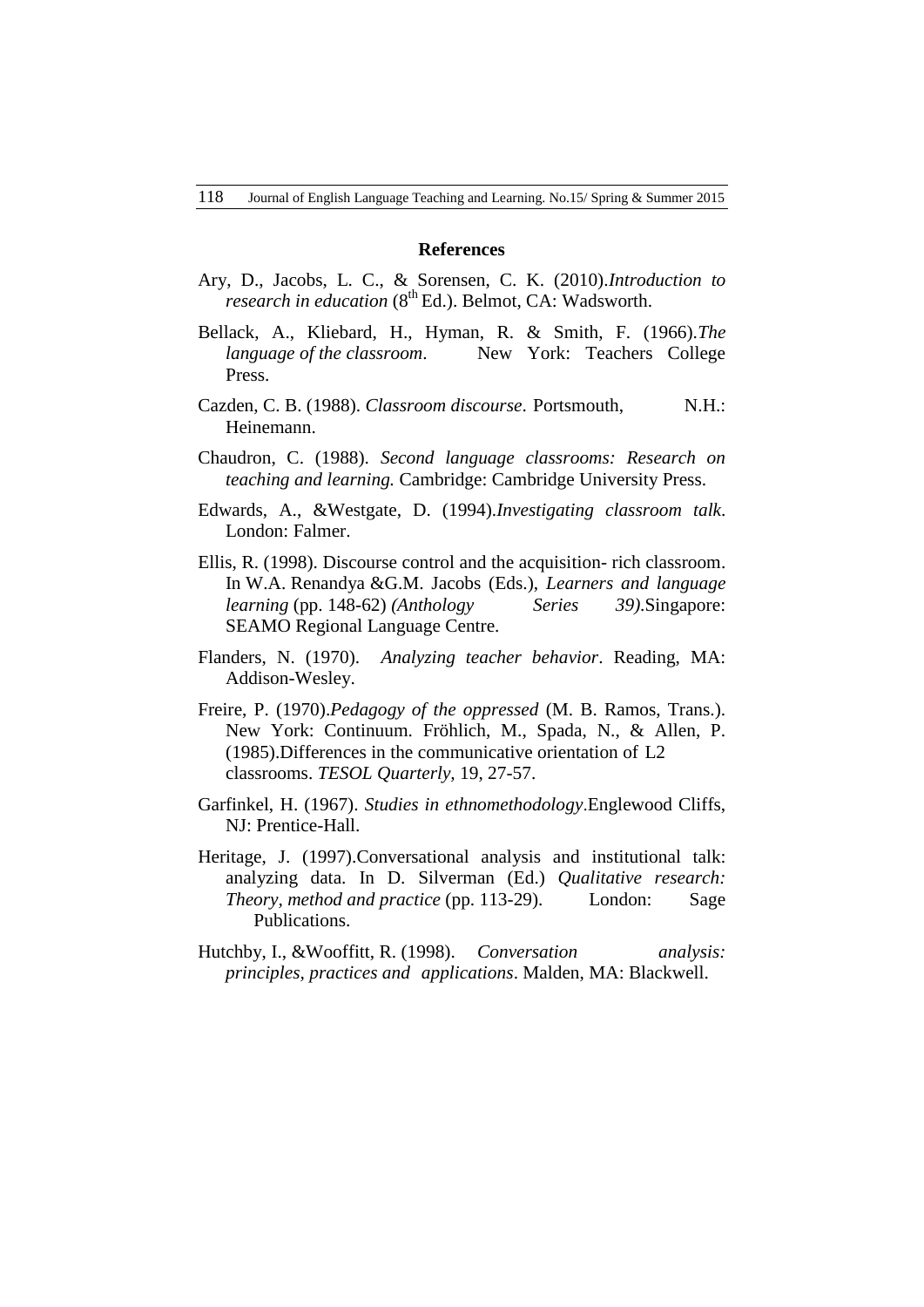- Jarvis, J., & Robinson, M. (1997). Analyzing educational discourse: An exploratory study of teacher response and support to pupils' learning. *Applied Linguistics, 18*(2), 212-228.
- Jefferson, G. (1983). Notes on some orderliness of overlap onset. Tilburg, Netherlands: TilburgPapers in Language and Literature No. 28.
- Johnson, K.E. (1995).*Understanding communication in second language classrooms*, Cambridge:Cambridge University Press.
- Krashen, S. D. (1985). *The input hypothesis: Issues and implications.*  London: Longman.
- Levinson, S. C. (1983). *Pragmatics*. Cambridge: Cambridge University Press.
- Long, M. H. (1983). Native speaker/nonnative speaker conversation and the negotiation of meaning. *Applied Linguistics, 4,* 126–141.
- Long, M. (1996). The role of the linguistic environment in second language acquisition. In W. Ritchie & T. Bhatia (Eds.), *Handbook of second language acquisition* (413-468). San Diego: Academic Press.
- Mehan, H. (1979). *Learning lessons: Social organization in the classroom*. Cambridge, MA: Harvard University Press.
- Musumeci, D. (1996). Teacher–learner negotiation in content-based instruction: communication at cross- purposes? *Applied Linguistics,* 17, 286–325.
- Nation, P. (2003). The role of the first language in foreign language learning. *Asian EFL Journal*, *5*(2), 1-8.
- Rowe, M.B. (1974). Wait time and rewards as instructional variables, their influence in language, logic, and fate control: Part 1. Wait time. *Journal of Research in Science Teaching*, 11(2), 81-94.
- Sacks, H., Schegloff, E., & Jefferson, G. (1974). A simplest systematic for the organization of turn-taking for conversation. *Language, 50*, 696-735.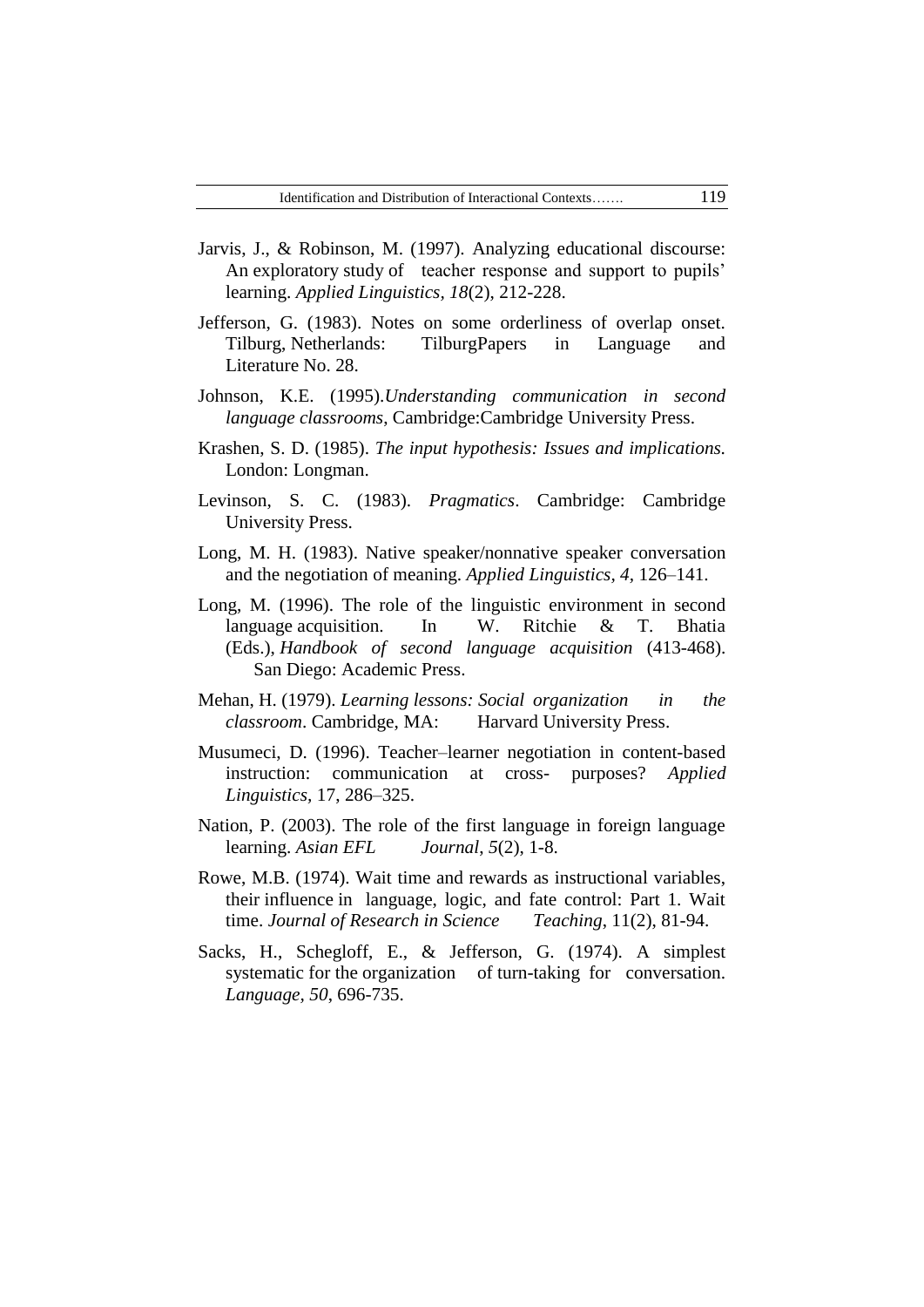- Saslow, J., & Ascher, A. (2011).*Top notch: English for today's world*. NY: Pearson Education Inc.
- Schegloff, E. A. (2007). *Sequence organization in interaction: A primer in conversation analysis*. Cambridge, UK: Cambridge University Press.
- Seedhouse, P. (1996). Learning talk: a study of the interactional organisation of the L2 classroom from a CA institutional discourse perspective. Unpublished Ph.D. thesis, University of York.
- Seedhouse, P. (2004). *The interactional architecture of the language classroom: A conversation analysis perspective*. Malden, MA: Blackwell.
- Sinclair, J. M., &Coulthard, M. (1975).*Towards an analysis of discourse: The English used by teachers and pupils*. London: Oxford University Press.
- Slimani, A. (1989).The role of topicalization in classroom language learning. *System, 17*, 223-234.
- Swain, M. (1985). Communicative competence: Some roles of comprehensible input and comprehensible output in its development. In S. Gass & C. Madden (Eds.), *Input in second language acquisition* (pp. 235–53). Rowley: Newbury House.
- Swain, M. (1995). Three functions of output in second language learning. In G. Cook & B. Seidlhofer (Eds.), *Principle and practice in applied linguistics* (pp. 125– 44)*.*Oxford: Oxford University Press.
- Ten Have, P. (1999). *Doing conversation analysis: A practical guide*. London: Sage.
- Van Lier, L. (1988). *The classroom and the language learner*. London: Longman.
- Van Lier, L. (1991). Inside the classroom: learning processes and teaching procedures. *Applied Language Learning*, 2, 48–64.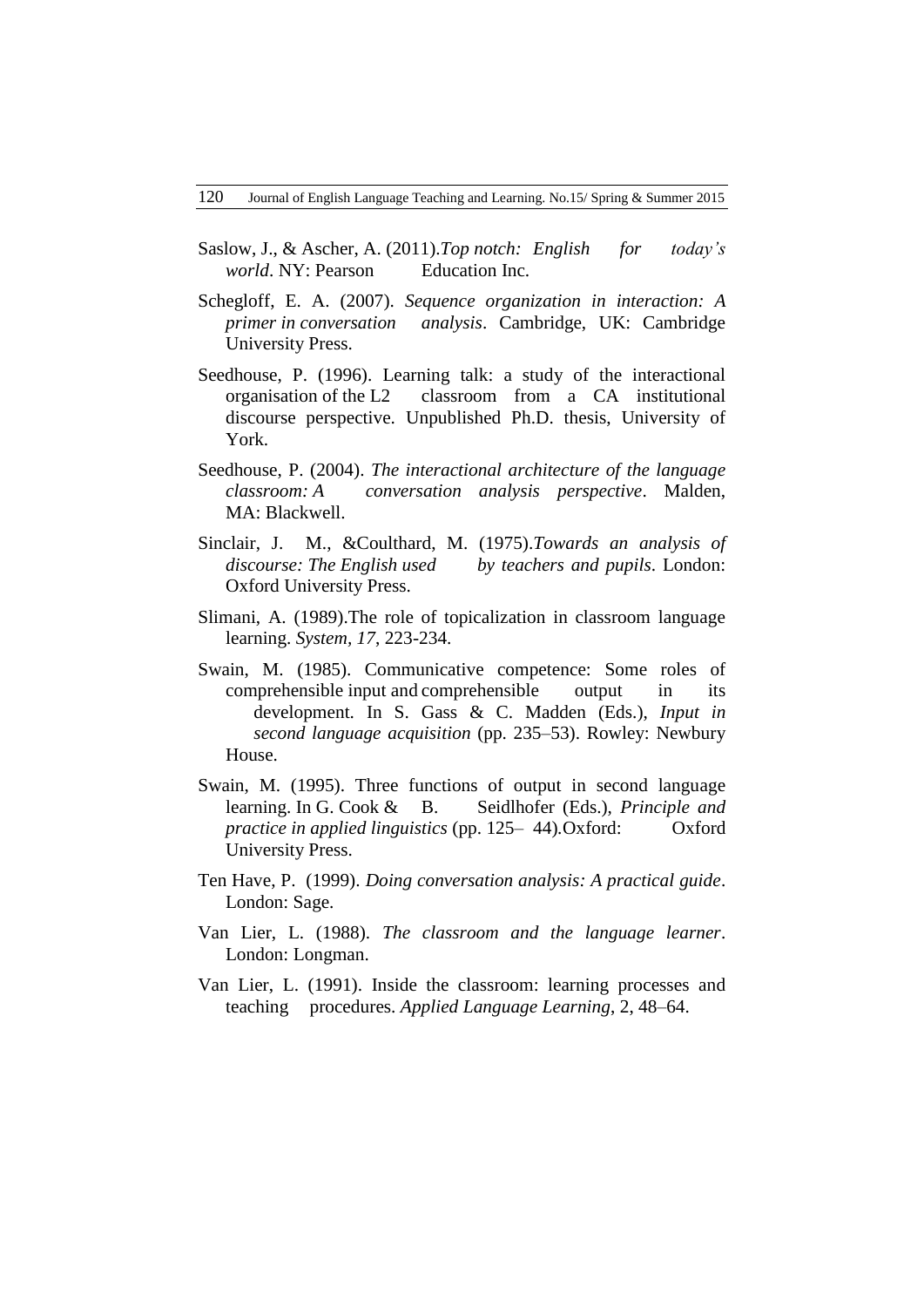- Walsh, S. (2002). Construction or obstruction: Teacher talk and learner involvement in the EFL classroom. *Language Teaching Research*, *6*, 3-23.
- Walsh, S. (2006). *Investigating classroom discourse*. New York: Routledge.
- Walsh, S. (2011). *Exploring Classroom Discourse: Language in action*. Oxon: Routledge.
- Waring, H. Z. (2008).Using explicit positive assessment in the language classroom: IRF, feedback, and learning opportunities. *Modern Language Journal, 92*(4), 577–594.
- Wyse, D. (2003). The national literacy strategy: a critical review of empirical evidence. *British Educational Research Journal*, 29, 903-916.
- Xie, X. (2011). Turn allocation patterns and learning opportunities. *ELT Journal,* 65(3), 240- 250.
- Yaqubi, B., & Karimpour, S. (2013). A conversation analytic study on the teachers" management of understanding-check question sequences in EFL classrooms. *Journal of Language Teaching and Learning, 5*(12), 109-134.
- Yaqubi, B., & Pourhaji, R. M. (2012). Teachers' limited wait-time practice and learners participation opportunities in EFL classroom interaction. *Journal of Language Teaching and Learning, 4*(10), 127-161.
- Yousefi, M. & Biria, R. (2011).Interactional feedback, task-based interaction and learner uptake. *Contemporary Online Language Education Journal*, 1, 1-19.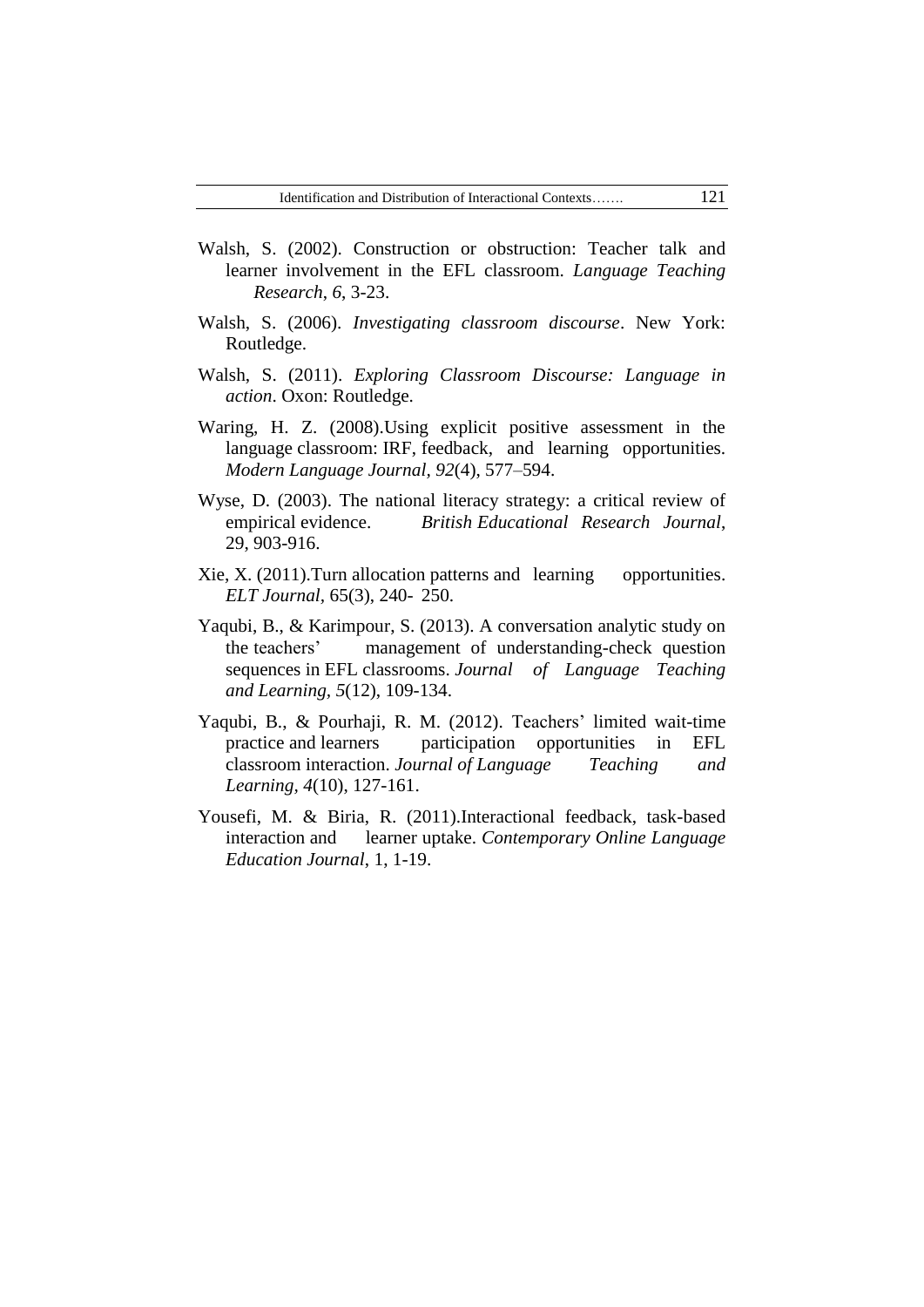# **Appendix**

# *Transcription Notation*

Conversation analytic transcription conventions adapted from Jefferson (1983)

| (.)                       | untimed perceptible pause within a turn                |  |  |
|---------------------------|--------------------------------------------------------|--|--|
| underline                 | stress                                                 |  |  |
| <b>CAPS</b>               | very emphatic stress                                   |  |  |
| $\uparrow$                | high pitch on word                                     |  |  |
|                           | sentence-final falling intonation                      |  |  |
| $\overline{\mathcal{L}}$  | yes/ no question rising intonation                     |  |  |
| $\pmb{\mathcal{I}}$       | phrase-final intonation (more to come)                 |  |  |
|                           | lengthened vowel sound (extra colons indicate greater  |  |  |
| lengthening)              |                                                        |  |  |
| $=$                       | latch (direct onset or no space between two unites)    |  |  |
| $\rightarrow$             | highlights point of analysis                           |  |  |
| $\lceil$<br>beginning and | overlapped talk; in order to reflect the simultaneous  |  |  |
| is used to                | ending of the overlapped talk, sometimes extra spacing |  |  |
|                           | spread out the utterance                               |  |  |
| $\degree$ soft $\degree$  | spoken softly/ decreased volume                        |  |  |
| $>\lt$                    | increased speed                                        |  |  |
| $\left( \right)$          | (empty parentheses) transcription impossible           |  |  |
| (words)                   | uncertain transcription                                |  |  |
| (3)                       | silence; length given in tenth of a second             |  |  |
| \$words\$                 | spoken in a smiley voice                               |  |  |
|                           |                                                        |  |  |